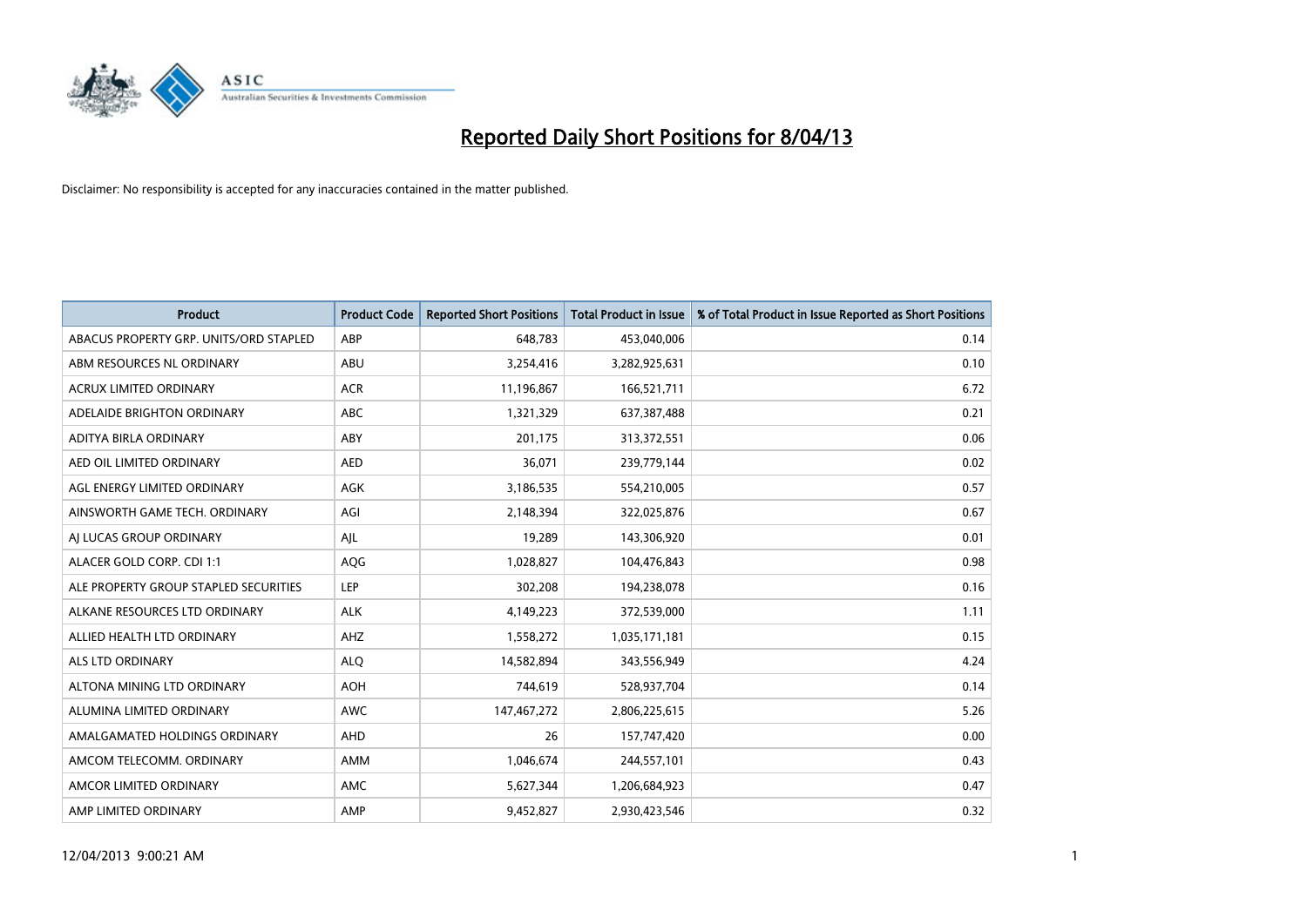

| <b>Product</b>                            | <b>Product Code</b> | <b>Reported Short Positions</b> | <b>Total Product in Issue</b> | % of Total Product in Issue Reported as Short Positions |
|-------------------------------------------|---------------------|---------------------------------|-------------------------------|---------------------------------------------------------|
| AMPELLA MINING ORDINARY                   | <b>AMX</b>          | 3,082,093                       | 248,000,493                   | 1.24                                                    |
| ANGLOGOLD ASHANTI CDI 5:1                 | AGG                 | 5                               | 89,207,765                    | 0.00                                                    |
| ANSELL LIMITED ORDINARY                   | <b>ANN</b>          | 9,249,545                       | 130,818,006                   | 7.07                                                    |
| ANTARES ENERGY LTD ORDINARY               | <b>AZZ</b>          | 510,947                         | 257,000,000                   | 0.20                                                    |
| ANZ BANKING GRP LTD ORDINARY              | ANZ                 | 2,452,489                       | 2,743,728,688                 | 0.09                                                    |
| APA GROUP STAPLED SECURITIES              | APA                 | 7,079,496                       | 835,750,807                   | 0.85                                                    |
| APN NEWS & MEDIA ORDINARY                 | <b>APN</b>          | 15,220,352                      | 661,526,586                   | 2.30                                                    |
| AQUARIUS PLATINUM. ORDINARY               | AQP                 | 10,800,730                      | 486,851,336                   | 2.22                                                    |
| AQUILA RESOURCES ORDINARY                 | <b>AQA</b>          | 11,751,691                      | 411,804,442                   | 2.85                                                    |
| ARAFURA RESOURCE LTD ORDINARY             | <b>ARU</b>          | 381,677                         | 441,270,644                   | 0.09                                                    |
| ARB CORPORATION ORDINARY                  | <b>ARP</b>          | 217,268                         | 72,481,302                    | 0.30                                                    |
| ARDENT LEISURE GROUP STAPLED SECURITIES   | AAD                 | 3,537,765                       | 397,803,987                   | 0.89                                                    |
| ARISTOCRAT LEISURE ORDINARY               | <b>ALL</b>          | 7,697,693                       | 551,418,047                   | 1.40                                                    |
| ARRIUM LTD ORDINARY                       | ARI                 | 5,732,235                       | 1,351,527,328                 | 0.42                                                    |
| ASCIANO LIMITED ORDINARY                  | <b>AIO</b>          | 7,581,782                       | 975,385,664                   | 0.78                                                    |
| ASG GROUP LIMITED ORDINARY                | <b>ASZ</b>          | 1,579,149                       | 206,720,839                   | 0.76                                                    |
| ASPEN GROUP ORD/UNITS STAPLED             | APZ                 | 177,374                         | 1,192,665,422                 | 0.01                                                    |
| ASPIRE MINING LTD ORDINARY                | <b>AKM</b>          | 212,961                         | 655,594,556                   | 0.03                                                    |
| ASTRO JAP PROP GROUP STAPLED US PROHIBIT. | AJA                 | 80,578                          | 67,211,752                    | 0.12                                                    |
| ASX LIMITED ORDINARY                      | <b>ASX</b>          | 2,537,359                       | 175,136,729                   | 1.45                                                    |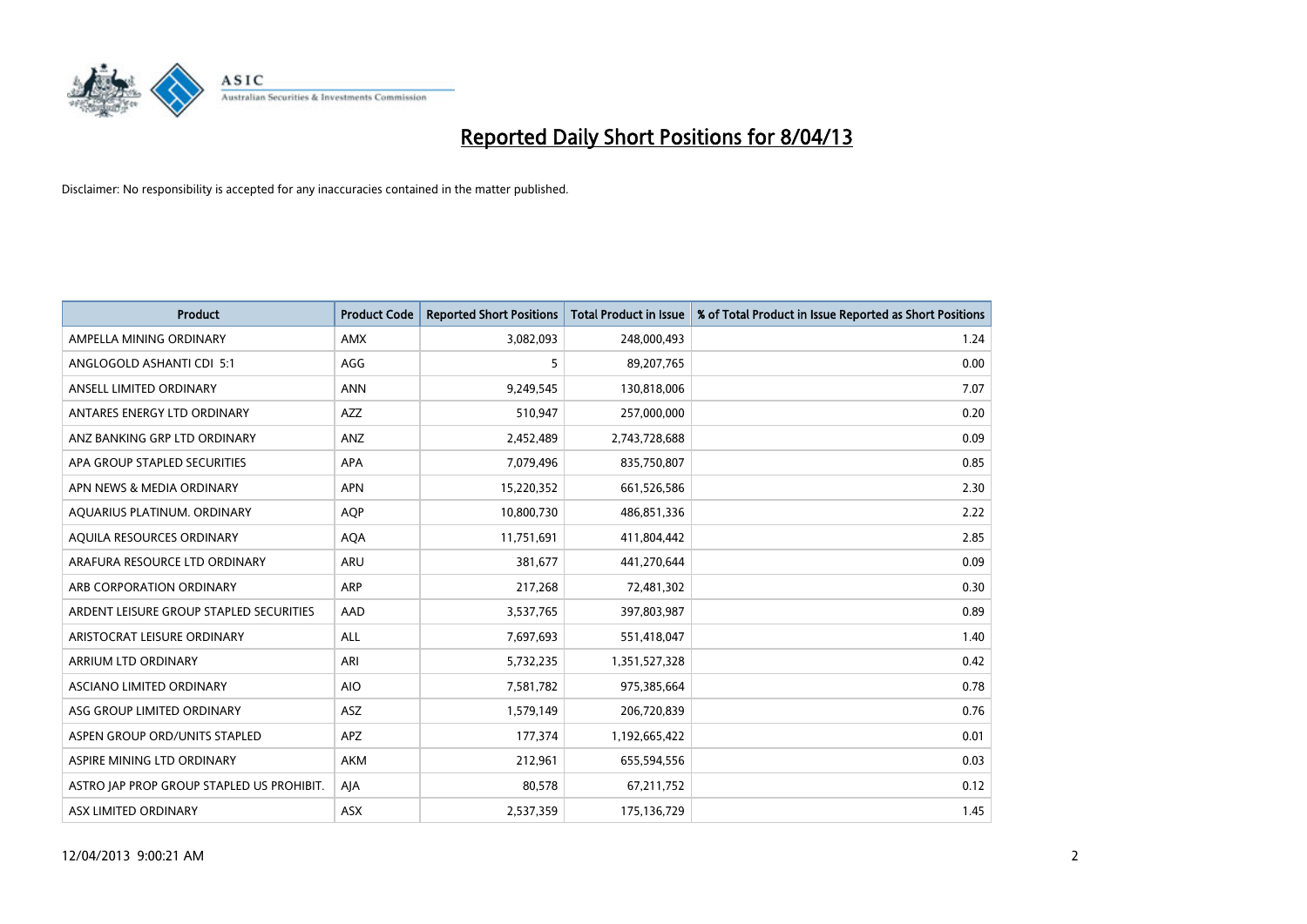

| <b>Product</b>                       | <b>Product Code</b> | <b>Reported Short Positions</b> | <b>Total Product in Issue</b> | % of Total Product in Issue Reported as Short Positions |
|--------------------------------------|---------------------|---------------------------------|-------------------------------|---------------------------------------------------------|
| ATLAS IRON LIMITED ORDINARY          | AGO                 | 32,600,150                      | 909,718,409                   | 3.58                                                    |
| ATRUM COAL NL ORDINARY               | ATU                 | 10,530                          | 58,287,500                    | 0.02                                                    |
| AURIZON HOLDINGS LTD ORDINARY        | AZJ                 | 8,515,757                       | 2,137,284,503                 | 0.40                                                    |
| <b>AURORA OIL &amp; GAS ORDINARY</b> | <b>AUT</b>          | 4,461,730                       | 447,885,778                   | 1.00                                                    |
| AUSDRILL LIMITED ORDINARY            | <b>ASL</b>          | 4,923,648                       | 309,585,297                   | 1.59                                                    |
| AUSENCO LIMITED ORDINARY             | AAX                 | 505,185                         | 123,527,574                   | 0.41                                                    |
| <b>AUSTAL LIMITED ORDINARY</b>       | ASB                 | 763.875                         | 346,007,639                   | 0.22                                                    |
| AUSTIN ENGINEERING ORDINARY          | <b>ANG</b>          | 447,670                         | 73,164,403                    | 0.61                                                    |
| AUSTRALAND PROPERTY STAPLED SECURITY | <b>ALZ</b>          | 186,256                         | 578,324,670                   | 0.03                                                    |
| AUSTRALIAN AGRICULT, ORDINARY        | AAC                 | 1,255,287                       | 312,905,085                   | 0.40                                                    |
| AUSTRALIAN FOUNDAT. ORDINARY         | AFI                 | 580                             | 1,037,326,459                 | 0.00                                                    |
| AUSTRALIAN INFRASTR, UNITS/ORDINARY  | <b>AIX</b>          | 2,973,191                       | 620,733,944                   | 0.48                                                    |
| AUSTRALIAN PHARM. ORDINARY           | API                 | 228,909                         | 488,115,883                   | 0.05                                                    |
| AUTOMOTIVE HOLDINGS ORDINARY         | AHE                 | 458,983                         | 260,579,682                   | 0.18                                                    |
| AVIENNINGS LIMITED ORDINARY          | AVI                 | 67,781                          | 274,588,694                   | 0.02                                                    |
| AWE LIMITED ORDINARY                 | <b>AWE</b>          | 4,436,555                       | 522,116,985                   | 0.85                                                    |
| AZIMUTH RES LTD ORDINARY             | <b>AZH</b>          | 950,814                         | 430,626,680                   | 0.22                                                    |
| <b>BANDANNA ENERGY ORDINARY</b>      | <b>BND</b>          | 24,701,605                      | 528,481,199                   | 4.67                                                    |
| BANK OF OUEENSLAND, ORDINARY         | <b>BOQ</b>          | 4,666,922                       | 312,878,919                   | 1.49                                                    |
| <b>BASE RES LIMITED ORDINARY</b>     | <b>BSE</b>          | 519,645                         | 561,840,029                   | 0.09                                                    |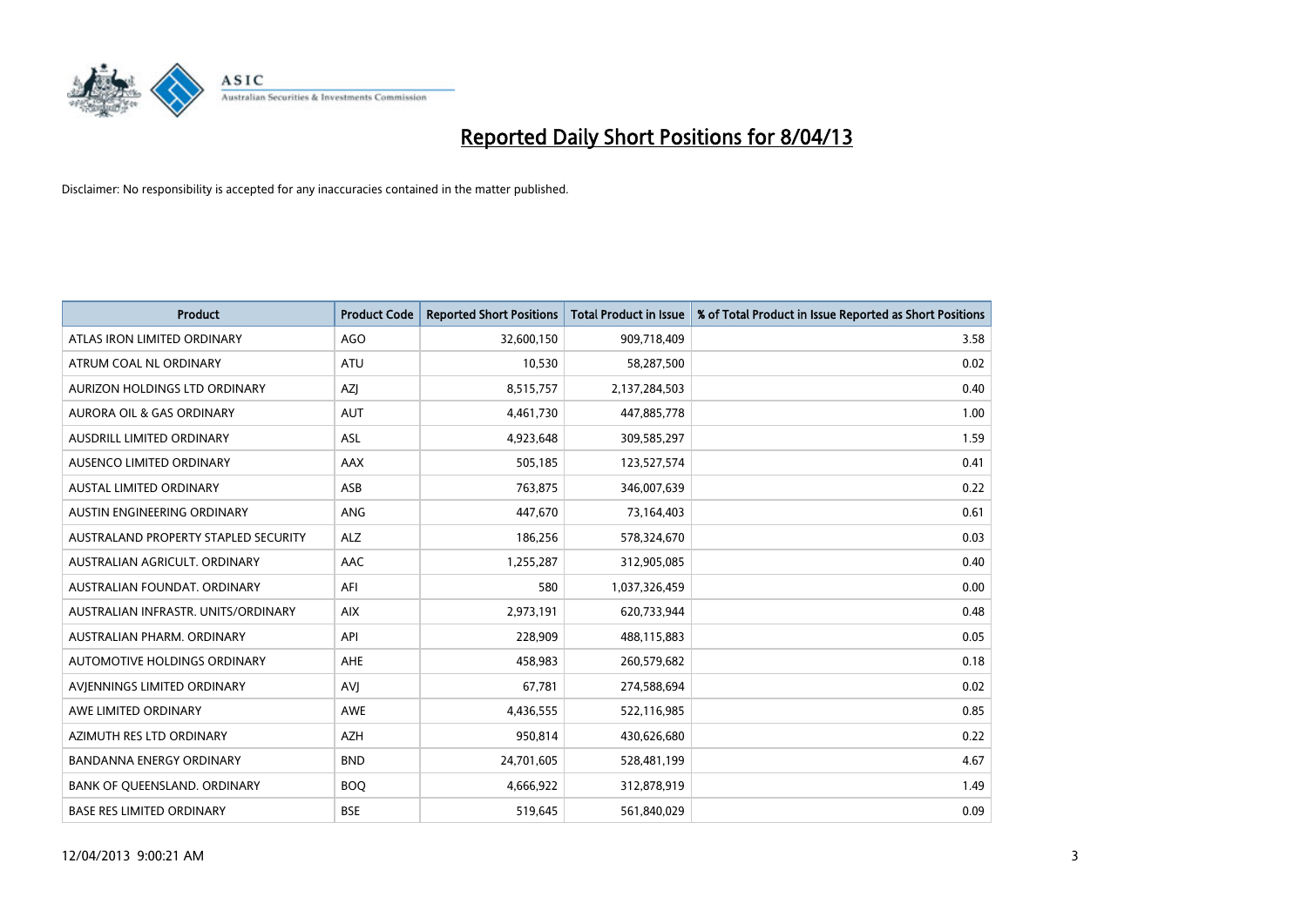

| <b>Product</b>                         | <b>Product Code</b> | <b>Reported Short Positions</b> | <b>Total Product in Issue</b> | % of Total Product in Issue Reported as Short Positions |
|----------------------------------------|---------------------|---------------------------------|-------------------------------|---------------------------------------------------------|
| <b>BATHURST RESOURCES ORDINARY</b>     | <b>BTU</b>          | 32,765,549                      | 697,247,997                   | 4.70                                                    |
| <b>BC IRON LIMITED ORDINARY</b>        | <b>BCI</b>          | 175,518                         | 123,104,384                   | 0.14                                                    |
| BEACH ENERGY LIMITED ORDINARY          | <b>BPT</b>          | 14,075,015                      | 1,264,889,397                 | 1.11                                                    |
| BEADELL RESOURCE LTD ORDINARY          | <b>BDR</b>          | 19,023,711                      | 769,677,280                   | 2.47                                                    |
| BENDIGO AND ADELAIDE ORDINARY          | <b>BEN</b>          | 13,628,075                      | 407,153,612                   | 3.35                                                    |
| BERKELEY RESOURCES ORDINARY            | <b>BKY</b>          | 141,193                         | 179,393,273                   | 0.08                                                    |
| <b>BHP BILLITON LIMITED ORDINARY</b>   | <b>BHP</b>          | 10,059,403                      | 3,211,691,105                 | 0.31                                                    |
| <b>BILLABONG ORDINARY</b>              | <b>BBG</b>          | 10,174,564                      | 478,944,292                   | 2.12                                                    |
| BLACKMORES LIMITED ORDINARY            | <b>BKL</b>          | 1,922                           | 16,909,231                    | 0.01                                                    |
| BLACKTHORN RESOURCES ORD US PROHIBITED | <b>BTR</b>          | 369,143                         | 164,285,950                   | 0.22                                                    |
| <b>BLUESCOPE STEEL LTD ORDINARY</b>    | <b>BSL</b>          | 6,347,195                       | 558,243,305                   | 1.14                                                    |
| <b>BOART LONGYEAR ORDINARY</b>         | <b>BLY</b>          | 11,057,545                      | 461,163,412                   | 2.40                                                    |
| BORAL LIMITED, ORDINARY                | <b>BLD</b>          | 22,648,884                      | 774,000,641                   | 2.93                                                    |
| <b>BRADKEN LIMITED ORDINARY</b>        | <b>BKN</b>          | 7,682,912                       | 168,176,418                   | 4.57                                                    |
| <b>BRAMBLES LIMITED ORDINARY</b>       | <b>BXB</b>          | 2,101,681                       | 1,557,178,470                 | 0.13                                                    |
| <b>BREVILLE GROUP LTD ORDINARY</b>     | <b>BRG</b>          | 519,412                         | 130,095,322                   | 0.40                                                    |
| <b>BRICKWORKS LIMITED ORDINARY</b>     | <b>BKW</b>          | 9,204                           | 147,818,132                   | 0.01                                                    |
| BROCKMAN MINING LTD ORDINARY           | <b>BCK</b>          | 91,872                          | 7,894,482,131                 | 0.00                                                    |
| BT INVESTMENT MNGMNT ORDINARY          | <b>BTT</b>          | 13,000                          | 274,214,460                   | 0.00                                                    |
| <b>BURU ENERGY ORDINARY</b>            | <b>BRU</b>          | 18,424,131                      | 274,036,429                   | 6.72                                                    |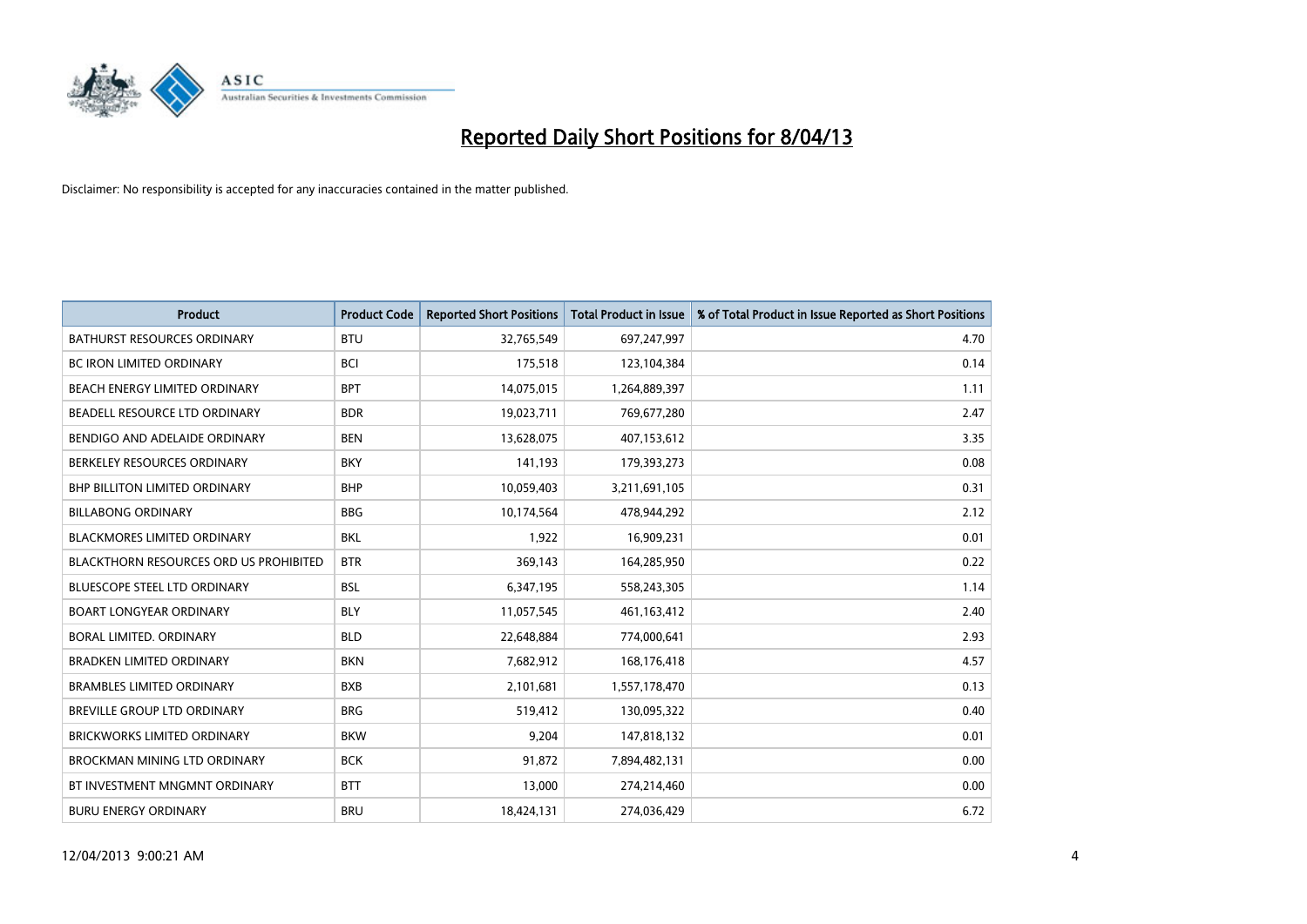

| <b>Product</b>                          | <b>Product Code</b> | <b>Reported Short Positions</b> | <b>Total Product in Issue</b> | % of Total Product in Issue Reported as Short Positions |
|-----------------------------------------|---------------------|---------------------------------|-------------------------------|---------------------------------------------------------|
| <b>BWP TRUST ORDINARY UNITS</b>         | <b>BWP</b>          | 3,856,725                       | 537,753,954                   | 0.72                                                    |
| CABCHARGE AUSTRALIA ORDINARY            | CAB                 | 7,806,294                       | 120,430,683                   | 6.48                                                    |
| <b>CALIBRE GROUP LTD ORDINARY</b>       | <b>CGH</b>          | 843,313                         | 307,378,401                   | 0.27                                                    |
| CALTEX AUSTRALIA ORDINARY               | <b>CTX</b>          | 4,285,297                       | 270,000,000                   | 1.59                                                    |
| CAPE LAMBERT RES LTD ORDINARY           | <b>CFE</b>          | 461,737                         | 687,283,792                   | 0.07                                                    |
| CARABELLA RES LTD ORDINARY              | <b>CLR</b>          | 153,326                         | 152,361,547                   | 0.10                                                    |
| <b>CARBON ENERGY ORDINARY</b>           | <b>CNX</b>          | 48.071                          | 782,684,355                   | 0.01                                                    |
| CARDNO LIMITED ORDINARY                 | CDD                 | 7,129,467                       | 143,412,220                   | 4.97                                                    |
| CARNARVON PETROLEUM ORDINARY            | <b>CVN</b>          | 90,191                          | 934,109,501                   | 0.01                                                    |
| CARSALES.COM LTD ORDINARY               | <b>CRZ</b>          | 3,938,334                       | 236,105,995                   | 1.67                                                    |
| CASH CONVERTERS ORDINARY                | CCV                 | 313,810                         | 423,861,025                   | 0.07                                                    |
| CENTRAL PETROLEUM ORDINARY              | <b>CTP</b>          | 1,093,966                       | 1,389,978,845                 | 0.08                                                    |
| CERAMIC FUEL CELLS ORDINARY             | <b>CFU</b>          | 748,390                         | 1,559,231,320                 | 0.05                                                    |
| CFS RETAIL TRUST GRP STAPLED SECURITIES | <b>CFX</b>          | 64,469,932                      | 2,828,495,659                 | 2.28                                                    |
| CHALLENGER DIV.PRO. STAPLED UNITS       | CDI                 | 58,715                          | 214,101,013                   | 0.03                                                    |
| CHALLENGER LIMITED ORDINARY             | <b>CGF</b>          | 3,514,580                       | 534,607,512                   | 0.66                                                    |
| CHARTER HALL GROUP STAPLED US PROHIBIT. | <b>CHC</b>          | 137,201                         | 302,262,312                   | 0.05                                                    |
| <b>CHARTER HALL RETAIL UNITS</b>        | <b>CQR</b>          | 1,837,279                       | 337,582,974                   | 0.54                                                    |
| <b>CHORUS LIMITED ORDINARY</b>          | <b>CNU</b>          | 277,194                         | 385,082,123                   | 0.07                                                    |
| CITIGOLD CORP LTD ORDINARY              | <b>CTO</b>          | 153,427                         | 1,352,907,765                 | 0.01                                                    |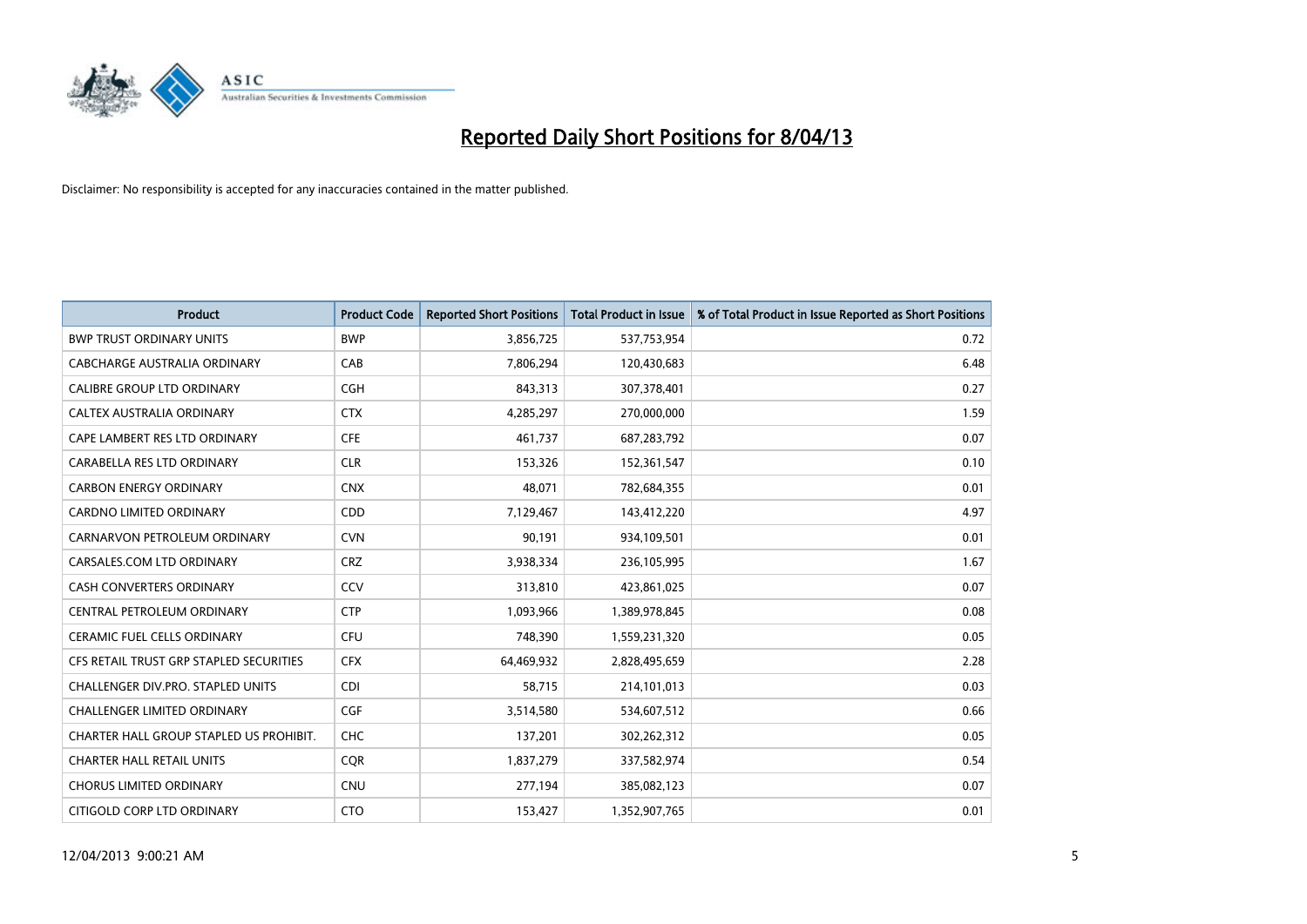

| <b>Product</b>                          | <b>Product Code</b> | <b>Reported Short Positions</b> | <b>Total Product in Issue</b> | % of Total Product in Issue Reported as Short Positions |
|-----------------------------------------|---------------------|---------------------------------|-------------------------------|---------------------------------------------------------|
| <b>CLOUGH LIMITED ORDINARY</b>          | <b>CLO</b>          | 1,069,716                       | 777,597,939                   | 0.14                                                    |
| COAL OF AFRICA LTD ORDINARY             | <b>CZA</b>          | 432                             | 1,048,368,613                 | 0.00                                                    |
| <b>COALSPUR MINES LTD ORDINARY</b>      | <b>CPL</b>          | 15,896,662                      | 634,248,901                   | 2.51                                                    |
| COCA-COLA AMATIL ORDINARY               | <b>CCL</b>          | 4,504,219                       | 763,590,249                   | 0.59                                                    |
| COCHLEAR LIMITED ORDINARY               | <b>COH</b>          | 4,307,779                       | 57,040,932                    | 7.55                                                    |
| <b>COCKATOO COAL ORDINARY</b>           | <b>COK</b>          | 12,542,926                      | 1,016,746,908                 | 1.23                                                    |
| <b>CODAN LIMITED ORDINARY</b>           | <b>CDA</b>          | 286,338                         | 176,926,104                   | 0.16                                                    |
| COMMONWEALTH BANK, ORDINARY             | <b>CBA</b>          | 11,617,371                      | 1,609,180,841                 | 0.72                                                    |
| COMMONWEALTH PROP ORDINARY UNITS        | <b>CPA</b>          | 16,081,539                      | 2,347,003,413                 | 0.69                                                    |
| <b>COMPASS RESOURCES ORDINARY</b>       | <b>CMR</b>          | 7,472                           | 1,403,744,100                 | 0.00                                                    |
| COMPUTERSHARE LTD ORDINARY              | <b>CPU</b>          | 10,473,145                      | 556,203,079                   | 1.88                                                    |
| <b>COOPER ENERGY LTD ORDINARY</b>       | <b>COE</b>          | 212,448                         | 329,099,922                   | 0.06                                                    |
| <b>CORP TRAVEL LIMITED ORDINARY</b>     | <b>CTD</b>          | 150,144                         | 77,410,044                    | 0.19                                                    |
| <b>CREDIT CORP GROUP ORDINARY</b>       | <b>CCP</b>          | 13,326                          | 45,932,899                    | 0.03                                                    |
| <b>CROMWELL PROP STAPLED SECURITIES</b> | <b>CMW</b>          | 3,283,714                       | 1,460,982,142                 | 0.22                                                    |
| <b>CROWN LIMITED ORDINARY</b>           | <b>CWN</b>          | 5,776,731                       | 728,394,185                   | 0.79                                                    |
| <b>CSG LIMITED ORDINARY</b>             | CSV                 | 74,343                          | 278,155,477                   | 0.03                                                    |
| <b>CSL LIMITED ORDINARY</b>             | <b>CSL</b>          | 661,329                         | 497,453,147                   | 0.13                                                    |
| <b>CSR LIMITED ORDINARY</b>             | <b>CSR</b>          | 49,556,699                      | 506,000,315                   | 9.79                                                    |
| <b>CUDECO LIMITED ORDINARY</b>          | CDU                 | 2,848,626                       | 199,877,294                   | 1.43                                                    |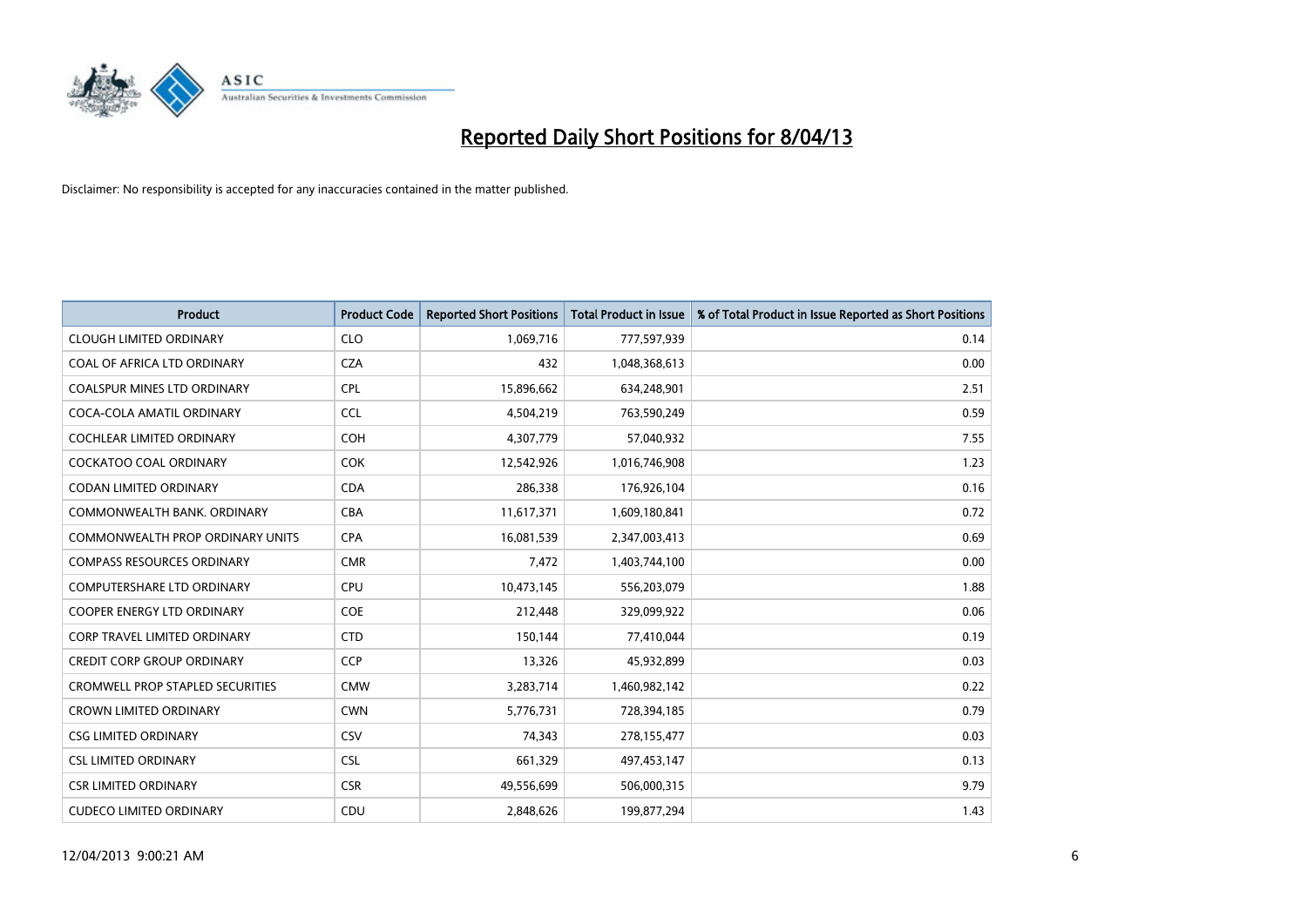

| <b>Product</b>                       | <b>Product Code</b> | <b>Reported Short Positions</b> | <b>Total Product in Issue</b> | % of Total Product in Issue Reported as Short Positions |
|--------------------------------------|---------------------|---------------------------------|-------------------------------|---------------------------------------------------------|
| DART ENERGY LTD ORDINARY             | <b>DTE</b>          | 14,210,900                      | 878,668,388                   | 1.62                                                    |
| DAVID JONES LIMITED ORDINARY         | <b>DIS</b>          | 52,328,645                      | 531,788,775                   | 9.84                                                    |
| <b>DECMIL GROUP LIMITED ORDINARY</b> | <b>DCG</b>          | 1,619,328                       | 168,203,219                   | 0.96                                                    |
| DEXUS PROPERTY GROUP STAPLED UNITS   | <b>DXS</b>          | 9,985,948                       | 4,839,024,176                 | 0.21                                                    |
| DISCOVERY METALS LTD ORDINARY        | <b>DML</b>          | 8,057,318                       | 486,986,451                   | 1.65                                                    |
| DOMINO PIZZA ENTERPR ORDINARY        | <b>DMP</b>          | 198,931                         | 70,192,674                    | 0.28                                                    |
| DORAY MINERALS LTD ORDINARY          | <b>DRM</b>          | 57,921                          | 141,866,768                   | 0.04                                                    |
| DOWNER EDI LIMITED ORDINARY          | <b>DOW</b>          | 5,820,008                       | 429,100,296                   | 1.36                                                    |
| DRILLSEARCH ENERGY ORDINARY          | <b>DLS</b>          | 3,063,195                       | 427,353,371                   | 0.72                                                    |
| DUET GROUP STAPLED US PROHIBIT.      | <b>DUE</b>          | 12,724,912                      | 1,169,314,842                 | 1.09                                                    |
| DULUXGROUP LIMITED ORDINARY          | <b>DLX</b>          | 11,149,997                      | 374,507,181                   | 2.98                                                    |
| <b>DWS LTD ORDINARY</b>              | <b>DWS</b>          | 298,367                         | 132,362,763                   | 0.23                                                    |
| ECHO ENTERTAINMENT ORDINARY          | EGP                 | 6,459,742                       | 825,672,730                   | 0.78                                                    |
| ELDERS LIMITED ORDINARY              | <b>ELD</b>          | 16,600,347                      | 448,598,480                   | 3.70                                                    |
| ELEMENTAL MINERALS ORDINARY          | <b>ELM</b>          | 33,456                          | 288,587,228                   | 0.01                                                    |
| ELEMENTOS LIMITED ORDINARY           | <b>ELT</b>          | 16                              | 149,531,420                   | 0.00                                                    |
| <b>EMECO HOLDINGS ORDINARY</b>       | <b>EHL</b>          | 6,846,173                       | 599,675,707                   | 1.14                                                    |
| <b>ENDEAVOUR MIN CORP CDI 1:1</b>    | <b>EVR</b>          | 364,017                         | 131,354,574                   | 0.28                                                    |
| <b>ENERGY RESOURCES ORDINARY 'A'</b> | <b>ERA</b>          | 8,636,744                       | 517,725,062                   | 1.67                                                    |
| <b>ENERGY WORLD CORPOR, ORDINARY</b> | <b>EWC</b>          | 19,892,069                      | 1,734,166,672                 | 1.15                                                    |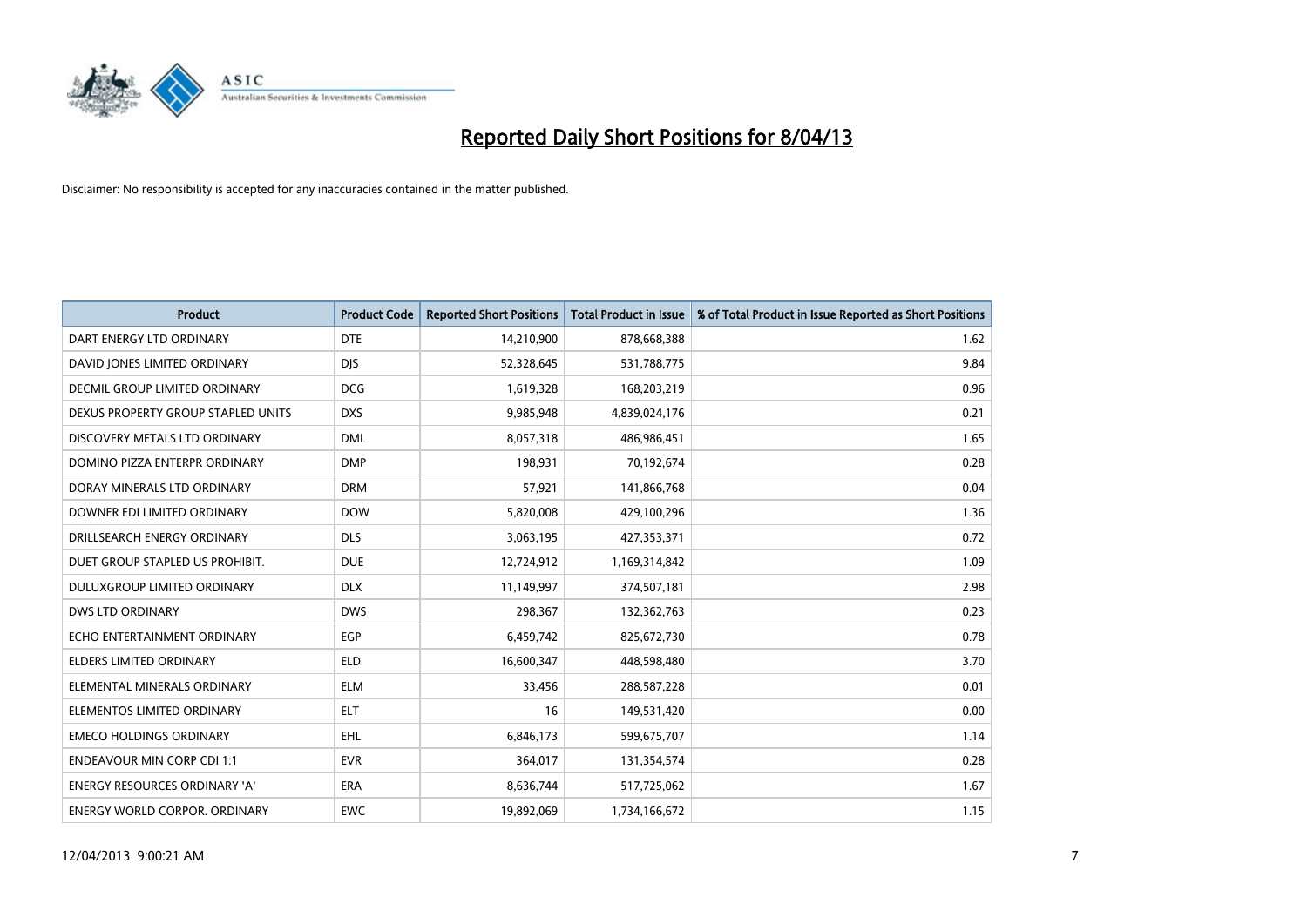

| <b>Product</b>                         | <b>Product Code</b> | <b>Reported Short Positions</b> | <b>Total Product in Issue</b> | % of Total Product in Issue Reported as Short Positions |
|----------------------------------------|---------------------|---------------------------------|-------------------------------|---------------------------------------------------------|
| <b>ENVESTRA LIMITED ORDINARY</b>       | <b>ENV</b>          | 2,320,117                       | 1,603,333,497                 | 0.14                                                    |
| EVOLUTION MINING LTD ORDINARY          | <b>EVN</b>          | 16,951,201                      | 708,092,989                   | 2.39                                                    |
| FAIRFAX MEDIA LTD ORDINARY             | <b>FXI</b>          | 409,162,991                     | 2,351,955,725                 | 17.40                                                   |
| FANTASTIC HOLDINGS ORDINARY            | <b>FAN</b>          | 35,201                          | 102,739,538                   | 0.03                                                    |
| <b>FAR LTD ORDINARY</b>                | <b>FAR</b>          | 22,121,932                      | 2,499,846,742                 | 0.88                                                    |
| FEDERATION CNTRES ORD/UNIT STAPLED SEC | <b>FDC</b>          | 5,079,414                       | 1,427,641,565                 | 0.36                                                    |
| FKP PROPERTY GROUP STAPLED SECURITIES  | <b>FKP</b>          | 6,622,554                       | 321,578,705                   | 2.06                                                    |
| FLEETWOOD CORP ORDINARY                | <b>FWD</b>          | 3,942,549                       | 60,518,944                    | 6.51                                                    |
| FLETCHER BUILDING ORDINARY             | <b>FBU</b>          | 4,011,693                       | 684,793,538                   | 0.59                                                    |
| <b>FLEXIGROUP LIMITED ORDINARY</b>     | <b>FXL</b>          | 168,003                         | 287,869,669                   | 0.06                                                    |
| <b>FLIGHT CENTRE ORDINARY</b>          | <b>FLT</b>          | 11,064,687                      | 100,414,455                   | 11.02                                                   |
| <b>FLINDERS MINES LTD ORDINARY</b>     | <b>FMS</b>          | 2,864,562                       | 1,821,300,404                 | 0.16                                                    |
| <b>FOCUS MINERALS LTD ORDINARY</b>     | <b>FML</b>          | 20,698,895                      | 8,822,771,352                 | 0.23                                                    |
| FONTERRA SHARE FUND ORDINARY UNITS     | FSF                 | 469.225                         | 95,806,880                    | 0.49                                                    |
| <b>FORGE GROUP LIMITED ORDINARY</b>    | FGE                 | 179,493                         | 86,169,014                    | 0.21                                                    |
| FORTESCUE METALS GRP ORDINARY          | <b>FMG</b>          | 187,703,634                     | 3,113,798,659                 | 6.03                                                    |
| <b>G.U.D. HOLDINGS ORDINARY</b>        | GUD                 | 4,857,914                       | 71,341,319                    | 6.81                                                    |
| <b>G8 EDUCATION LIMITED ORDINARY</b>   | <b>GEM</b>          | 756,112                         | 270,940,348                   | 0.28                                                    |
| <b>GALAXY RESOURCES ORDINARY</b>       | <b>GXY</b>          | 3,680,769                       | 584,355,501                   | 0.63                                                    |
| <b>GEODYNAMICS LIMITED ORDINARY</b>    | GDY                 | 850                             | 406.452.608                   | 0.00                                                    |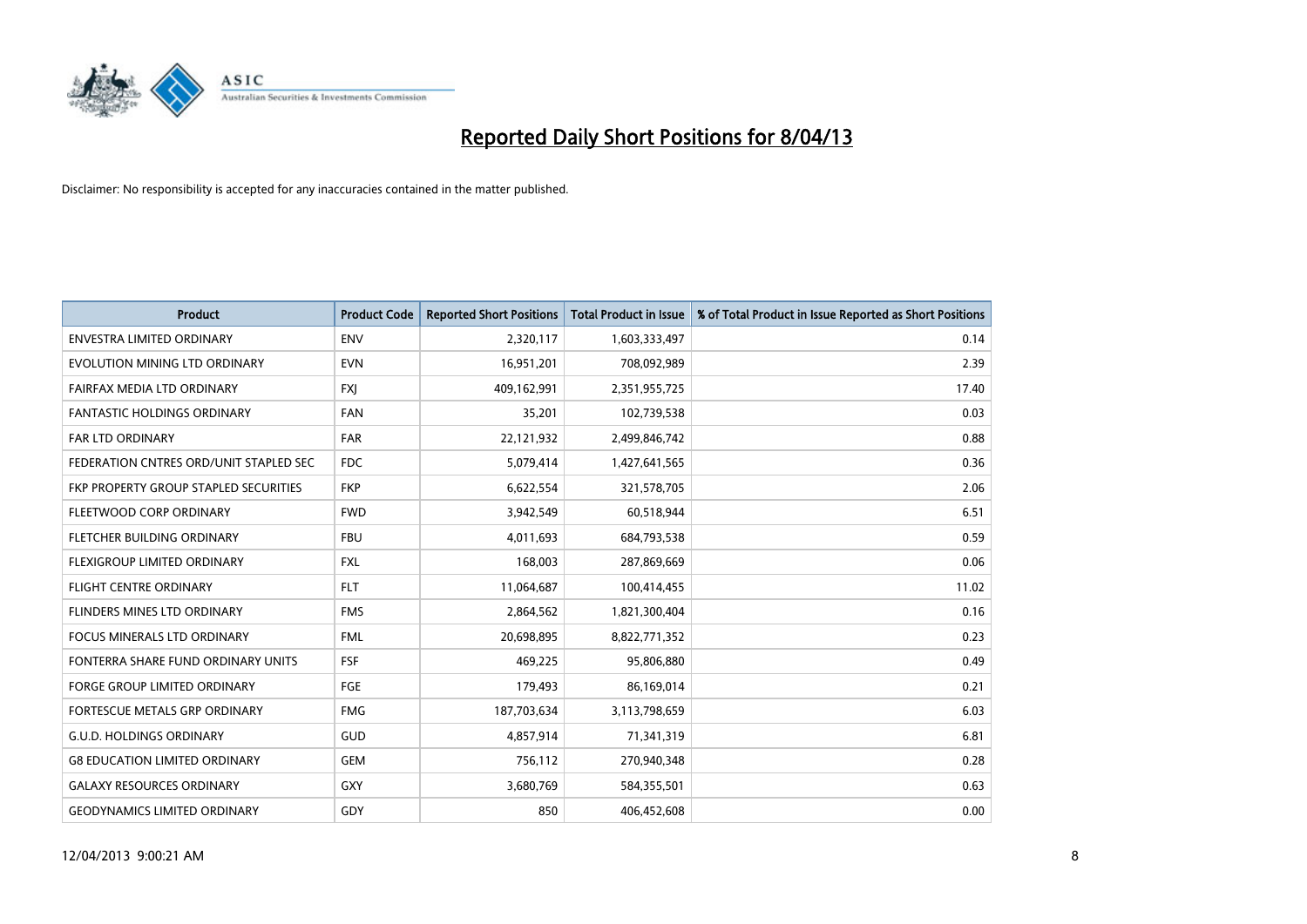

| <b>Product</b>                            | <b>Product Code</b> | <b>Reported Short Positions</b> | <b>Total Product in Issue</b> | % of Total Product in Issue Reported as Short Positions |
|-------------------------------------------|---------------------|---------------------------------|-------------------------------|---------------------------------------------------------|
| <b>GINDALBIE METALS LTD ORDINARY</b>      | <b>GBG</b>          | 33,142,633                      | 1,492,154,301                 | 2.22                                                    |
| <b>GOODMAN FIELDER, ORDINARY</b>          | <b>GFF</b>          | 48,860,076                      | 1,955,559,207                 | 2.50                                                    |
| <b>GOODMAN GROUP STAPLED</b>              | <b>GMG</b>          | 8,257,153                       | 1,713,233,947                 | 0.48                                                    |
| <b>GPT GROUP STAPLED SEC.</b>             | <b>GPT</b>          | 5,804,435                       | 1,768,731,729                 | 0.33                                                    |
| <b>GRAINCORP LIMITED A CLASS ORDINARY</b> | <b>GNC</b>          | 1,908,439                       | 228,855,628                   | 0.83                                                    |
| <b>GRANGE RESOURCES, ORDINARY</b>         | <b>GRR</b>          | 2,037,271                       | 1,156,492,195                 | 0.18                                                    |
| <b>GREENLAND MIN EN LTD ORDINARY</b>      | GGG                 | 4,922,050                       | 571,975,263                   | 0.86                                                    |
| <b>GRYPHON MINERALS LTD ORDINARY</b>      | GRY                 | 13,841,665                      | 400,464,983                   | 3.46                                                    |
| <b>GUILDFORD COAL LTD ORDINARY</b>        | <b>GUF</b>          | 1,734,620                       | 635,046,899                   | 0.27                                                    |
| <b>GUNNS LIMITED ORDINARY</b>             | <b>GNS</b>          | 51,772,667                      | 848,401,559                   | 6.10                                                    |
| <b>GWA GROUP LTD ORDINARY</b>             | <b>GWA</b>          | 8,864,729                       | 304,706,899                   | 2.91                                                    |
| HARVEY NORMAN ORDINARY                    | <b>HVN</b>          | 87,658,553                      | 1,062,316,784                 | 8.25                                                    |
| HASTIE GROUP LIMITED ORDINARY             | <b>HST</b>          | 187,868                         | 137,353,504                   | 0.14                                                    |
| HAVILAH RESOURCES NL ORDINARY             | <b>HAV</b>          | 10.000                          | 120,333,301                   | 0.01                                                    |
| <b>HENDERSON GROUP CDI 1:1</b>            | <b>HGG</b>          | 2,773,587                       | 739,664,277                   | 0.37                                                    |
| HFA HOLDINGS LIMITED ORDINARY             | <b>HFA</b>          | 3,809                           | 117,332,831                   | 0.00                                                    |
| HILLGROVE RES LTD ORDINARY                | <b>HGO</b>          | 1,734,834                       | 1,022,760,221                 | 0.17                                                    |
| HILLS HOLDINGS LTD ORDINARY               | <b>HIL</b>          | 2,573,278                       | 246,500,444                   | 1.04                                                    |
| HORIZON OIL LIMITED ORDINARY              | <b>HZN</b>          | 53,353,453                      | 1,135,266,515                 | 4.70                                                    |
| <b>ICON ENERGY LIMITED ORDINARY</b>       | <b>ICN</b>          | 1,561,358                       | 533,391,210                   | 0.29                                                    |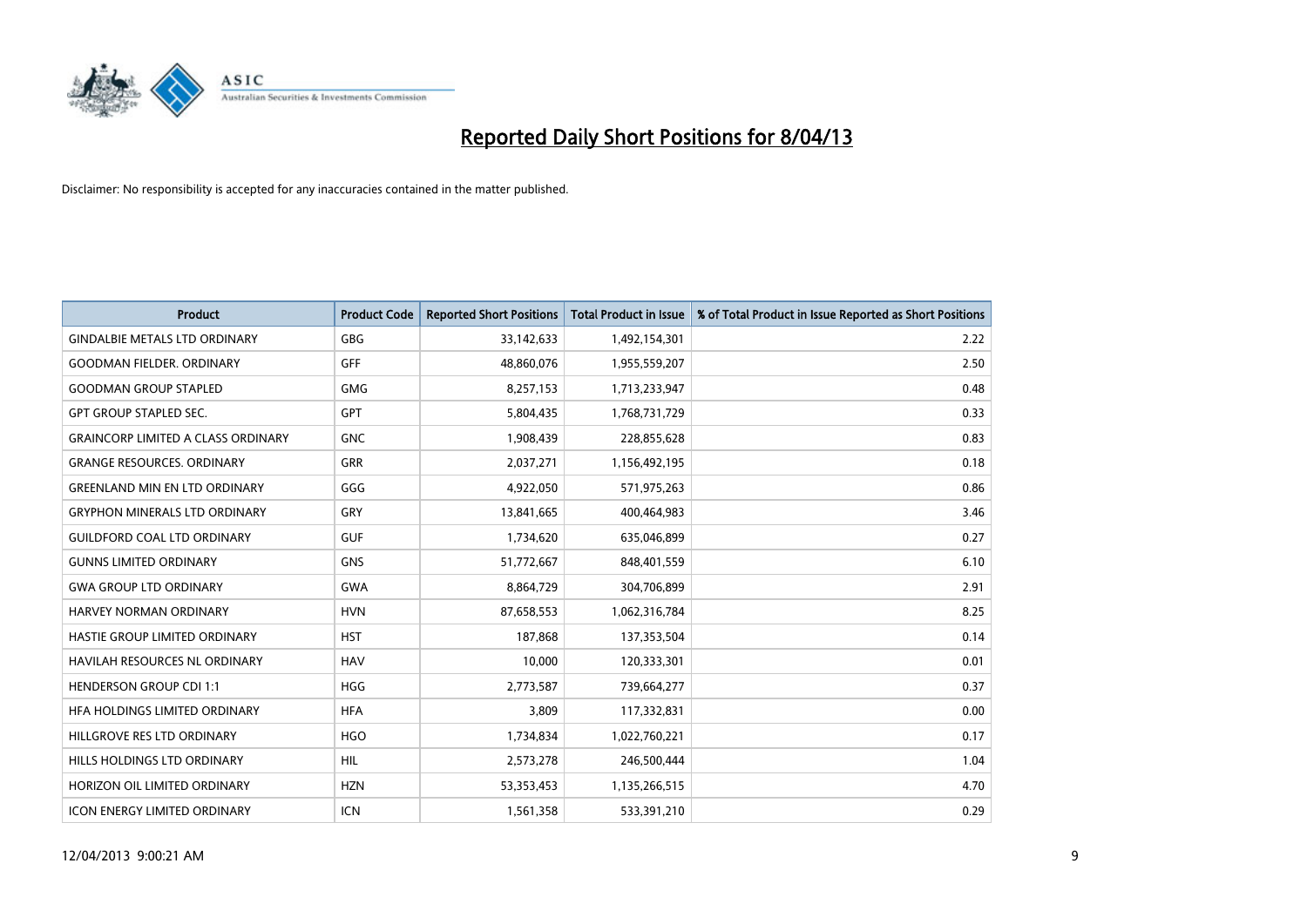

| <b>Product</b>                                | <b>Product Code</b> | <b>Reported Short Positions</b> | <b>Total Product in Issue</b> | % of Total Product in Issue Reported as Short Positions |
|-----------------------------------------------|---------------------|---------------------------------|-------------------------------|---------------------------------------------------------|
| <b>IINET LIMITED ORDINARY</b>                 | <b>IIN</b>          | 1,376,671                       | 161,238,847                   | 0.85                                                    |
| ILUKA RESOURCES ORDINARY                      | ILU                 | 68,132,661                      | 418,700,517                   | 16.27                                                   |
| <b>IMDEX LIMITED ORDINARY</b>                 | <b>IMD</b>          | 3,863,175                       | 210,473,188                   | 1.84                                                    |
| IMF (AUSTRALIA) LTD ORDINARY                  | <b>IMF</b>          | 952,656                         | 123,201,716                   | 0.77                                                    |
| <b>INCITEC PIVOT ORDINARY</b>                 | IPL                 | 29,495,264                      | 1,628,730,107                 | 1.81                                                    |
| <b>INDEPENDENCE GROUP ORDINARY</b>            | IGO                 | 4,210,043                       | 232,882,535                   | 1.81                                                    |
| <b>INDOPHIL RESOURCES ORDINARY</b>            | <b>IRN</b>          | 1,623,139                       | 1,203,146,194                 | 0.13                                                    |
| INFIGEN ENERGY STAPLED SECURITIES             | <b>IFN</b>          | 3,305,207                       | 762,265,972                   | 0.43                                                    |
| INSURANCE AUSTRALIA ORDINARY                  | IAG                 | 3,618,424                       | 2,079,034,021                 | 0.17                                                    |
| <b>INTREPID MINES ORDINARY</b>                | <b>IAU</b>          | 15,097,430                      | 555,707,647                   | 2.72                                                    |
| <b>INVESTA OFFICE FUND STAPLED SECURITIES</b> | <b>IOF</b>          | 1,319,017                       | 614,047,458                   | 0.21                                                    |
| <b>INVOCARE LIMITED ORDINARY</b>              | <b>IVC</b>          | 1,123,185                       | 110,030,298                   | 1.02                                                    |
| ION LIMITED ORDINARY                          | <b>ION</b>          | 164,453                         | 256,365,105                   | 0.06                                                    |
| <b>IOOF HOLDINGS LTD ORDINARY</b>             | <b>IFL</b>          | 2,544,482                       | 232,091,225                   | 1.10                                                    |
| <b>IRESS LIMITED ORDINARY</b>                 | <b>IRE</b>          | 2,527,992                       | 128,620,231                   | 1.97                                                    |
| <b>IRON ORE HOLDINGS ORDINARY</b>             | <b>IOH</b>          | 16,649                          | 161,174,005                   | 0.01                                                    |
| <b>IVANHOE AUSTRALIA ORDINARY</b>             | <b>IVA</b>          | 1,874,302                       | 725,277,451                   | 0.26                                                    |
| JAMES HARDIE INDUST CHESS DEPOSITARY INT      | <b>IHX</b>          | 6,316,250                       | 441,644,484                   | 1.43                                                    |
| <b>IB HI-FI LIMITED ORDINARY</b>              | <b>IBH</b>          | 17,966,683                      | 98,947,309                    | 18.16                                                   |
| <b>JUMBO INTERACTIVE ORDINARY</b>             | <b>IIN</b>          | 19.848                          | 43.552.560                    | 0.05                                                    |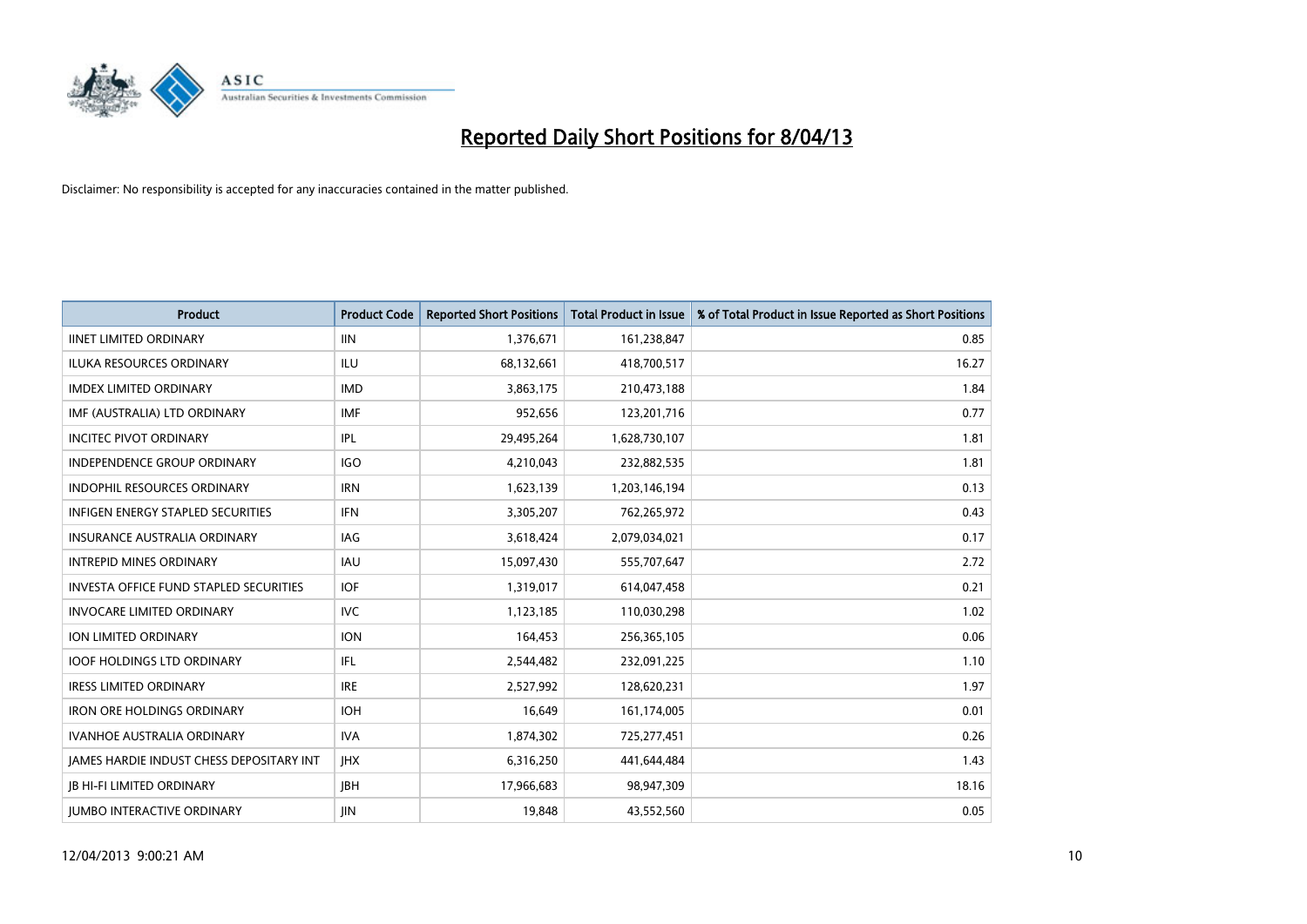

| <b>Product</b>                        | <b>Product Code</b> | <b>Reported Short Positions</b> | <b>Total Product in Issue</b> | % of Total Product in Issue Reported as Short Positions |
|---------------------------------------|---------------------|---------------------------------|-------------------------------|---------------------------------------------------------|
| <b>JUPITER MINES ORDINARY</b>         | <b>IMS</b>          | 30                              | 2,281,835,383                 | 0.00                                                    |
| KAGARA LTD ORDINARY                   | <b>KZL</b>          | 3,008,926                       | 798,953,117                   | 0.38                                                    |
| KAROON GAS AUSTRALIA ORDINARY         | <b>KAR</b>          | 731,979                         | 221,420,769                   | 0.33                                                    |
| KATHMANDU HOLD LTD ORDINARY           | <b>KMD</b>          | 184,543                         | 200,215,894                   | 0.09                                                    |
| <b>KBL MINING LIMITED ORDINARY</b>    | <b>KBL</b>          | 1,820                           | 293,535,629                   | 0.00                                                    |
| KINGSGATE CONSOLID. ORDINARY          | <b>KCN</b>          | 13,022,200                      | 151,828,173                   | 8.58                                                    |
| KINGSROSE MINING LTD ORDINARY         | <b>KRM</b>          | 321,269                         | 291,959,871                   | 0.11                                                    |
| LEIGHTON HOLDINGS ORDINARY            | LEI                 | 8,031,463                       | 337,199,938                   | 2.38                                                    |
| LEND LEASE GROUP UNIT/ORD STAPLED     | LLC                 | 4,267,383                       | 575,508,314                   | 0.74                                                    |
| LINC ENERGY LTD ORDINARY              | <b>LNC</b>          | 15,422,622                      | 517,770,424                   | 2.98                                                    |
| LION SELECTION GRP ORDINARY           | <b>LSX</b>          | 36                              | 88,030,963                    | 0.00                                                    |
| LYCOPODIUM LIMITED ORDINARY           | LYL                 | 202                             | 38,955,103                    | 0.00                                                    |
| <b>LYNAS CORPORATION ORDINARY</b>     | <b>LYC</b>          | 206,888,478                     | 1,960,801,292                 | 10.55                                                   |
| M2 TELECOMMUNICATION ORDINARY         | <b>MTU</b>          | 7,240,723                       | 158,559,583                   | 4.57                                                    |
| <b>MACA LIMITED ORDINARY</b>          | <b>MLD</b>          | 93,942                          | 172,500,000                   | 0.05                                                    |
| <b>MACMAHON HOLDINGS ORDINARY</b>     | <b>MAH</b>          | 13,668,747                      | 1,261,699,966                 | 1.08                                                    |
| MACQ ATLAS ROADS GRP ORDINARY STAPLED | <b>MQA</b>          | 17,644,911                      | 478,531,436                   | 3.69                                                    |
| MACQUARIE GROUP LTD ORDINARY          | <b>MOG</b>          | 3,749,257                       | 339,506,578                   | 1.10                                                    |
| MAGELLAN FIN GRP LTD ORDINARY         | <b>MFG</b>          | 792,200                         | 152,769,166                   | 0.52                                                    |
| MAGELLAN FLAGSHIP ORDINARY            | <b>MFF</b>          | 899                             | 345,523,737                   | 0.00                                                    |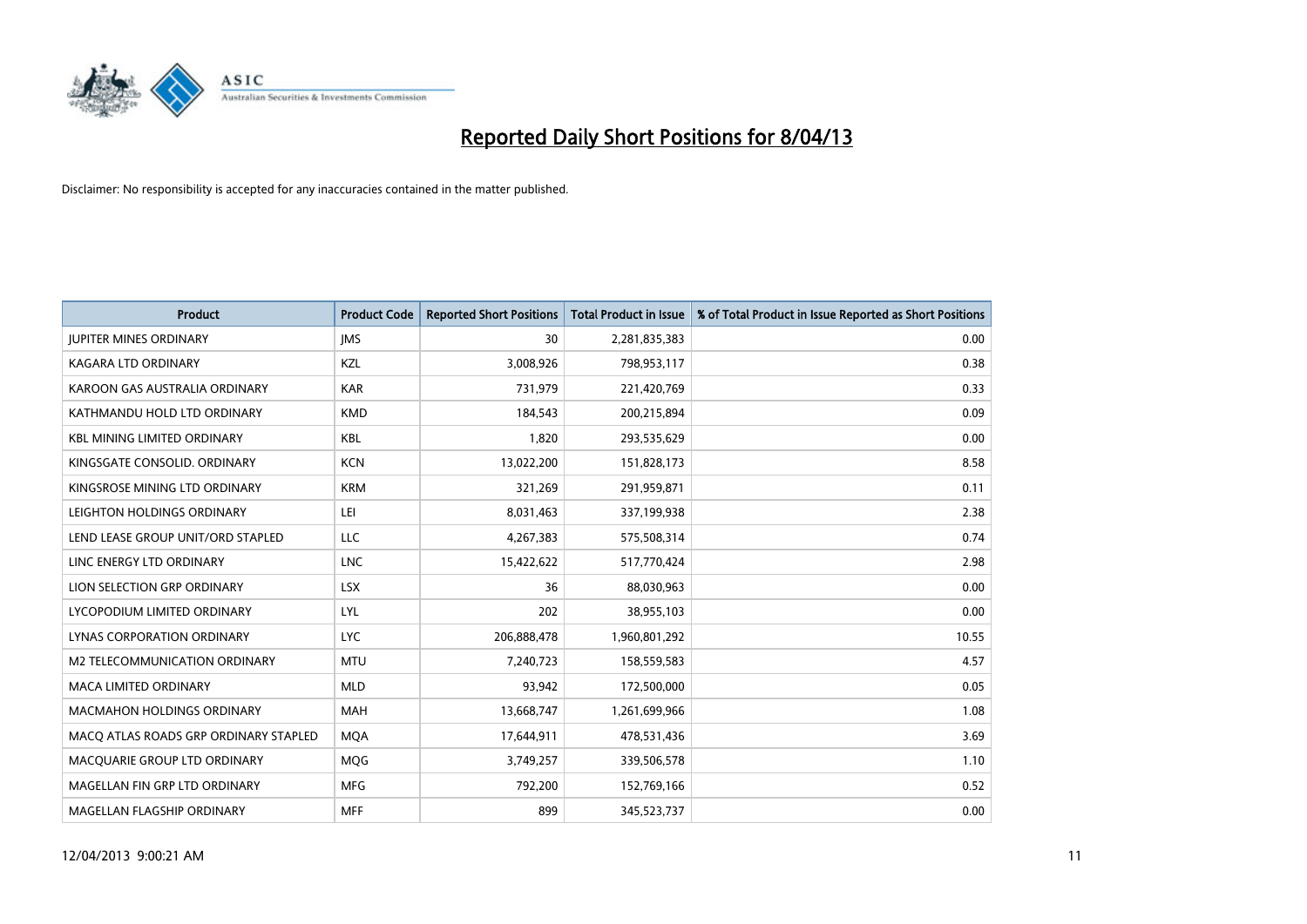

| <b>Product</b>                       | <b>Product Code</b> | <b>Reported Short Positions</b> | <b>Total Product in Issue</b> | % of Total Product in Issue Reported as Short Positions |
|--------------------------------------|---------------------|---------------------------------|-------------------------------|---------------------------------------------------------|
| <b>MATRIX C &amp; E LTD ORDINARY</b> | <b>MCE</b>          | 3,526,574                       | 94,555,428                    | 3.73                                                    |
| MAVERICK DRILLING ORDINARY           | <b>MAD</b>          | 10,952,956                      | 452,726,751                   | 2.42                                                    |
| <b>MAYNE PHARMA LTD ORDINARY</b>     | <b>MYX</b>          | 250,000                         | 562,956,475                   | 0.04                                                    |
| MCMILLAN SHAKESPEARE ORDINARY        | <b>MMS</b>          | 211,487                         | 74,523,965                    | 0.28                                                    |
| <b>MCPHERSON'S LTD ORDINARY</b>      | <b>MCP</b>          | 7,071                           | 84,015,724                    | 0.01                                                    |
| MEDUSA MINING LTD ORDINARY           | <b>MML</b>          | 3,881,608                       | 188,903,911                   | 2.05                                                    |
| MELBOURNE IT LIMITED ORDINARY        | <b>MLB</b>          | 316,059                         | 82,451,363                    | 0.38                                                    |
| MEO AUSTRALIA LTD ORDINARY           | <b>MEO</b>          | 432,047                         | 627,264,587                   | 0.07                                                    |
| <b>MERMAID MARINE ORDINARY</b>       | <b>MRM</b>          | 1,300,722                       | 227,935,608                   | 0.57                                                    |
| MESOBLAST LIMITED ORDINARY           | <b>MSB</b>          | 17,353,892                      | 314,811,301                   | 5.51                                                    |
| METALS X LIMITED ORDINARY            | <b>MLX</b>          | 77,960                          | 1,651,766,110                 | 0.00                                                    |
| METCASH LIMITED ORDINARY             | <b>MTS</b>          | 99,393,270                      | 880,704,786                   | 11.29                                                   |
| METMINCO LIMITED ORDINARY            | <b>MNC</b>          | 15,276                          | 1,749,543,023                 | 0.00                                                    |
| MICLYN EXP OFFSHR ORDINARY           | <b>MIO</b>          | 963,950                         | 278,639,188                   | 0.35                                                    |
| MILTON CORPORATION ORDINARY          | <b>MLT</b>          | 12,800                          | 122,147,119                   | 0.01                                                    |
| MINBOS RESOURCES LTD ORDINARY        | <b>MNB</b>          | 57,633                          | 128,729,398                   | 0.04                                                    |
| MINCOR RESOURCES NL ORDINARY         | <b>MCR</b>          | 2,446,550                       | 188,208,274                   | 1.30                                                    |
| MINERAL DEPOSITS ORDINARY            | <b>MDL</b>          | 1,801,412                       | 83,538,786                    | 2.16                                                    |
| MINERAL RESOURCES, ORDINARY          | <b>MIN</b>          | 3,396,038                       | 185,724,169                   | 1.83                                                    |
| MIRABELA NICKEL LTD ORDINARY         | <b>MBN</b>          | 16,429,413                      | 876,765,094                   | 1.87                                                    |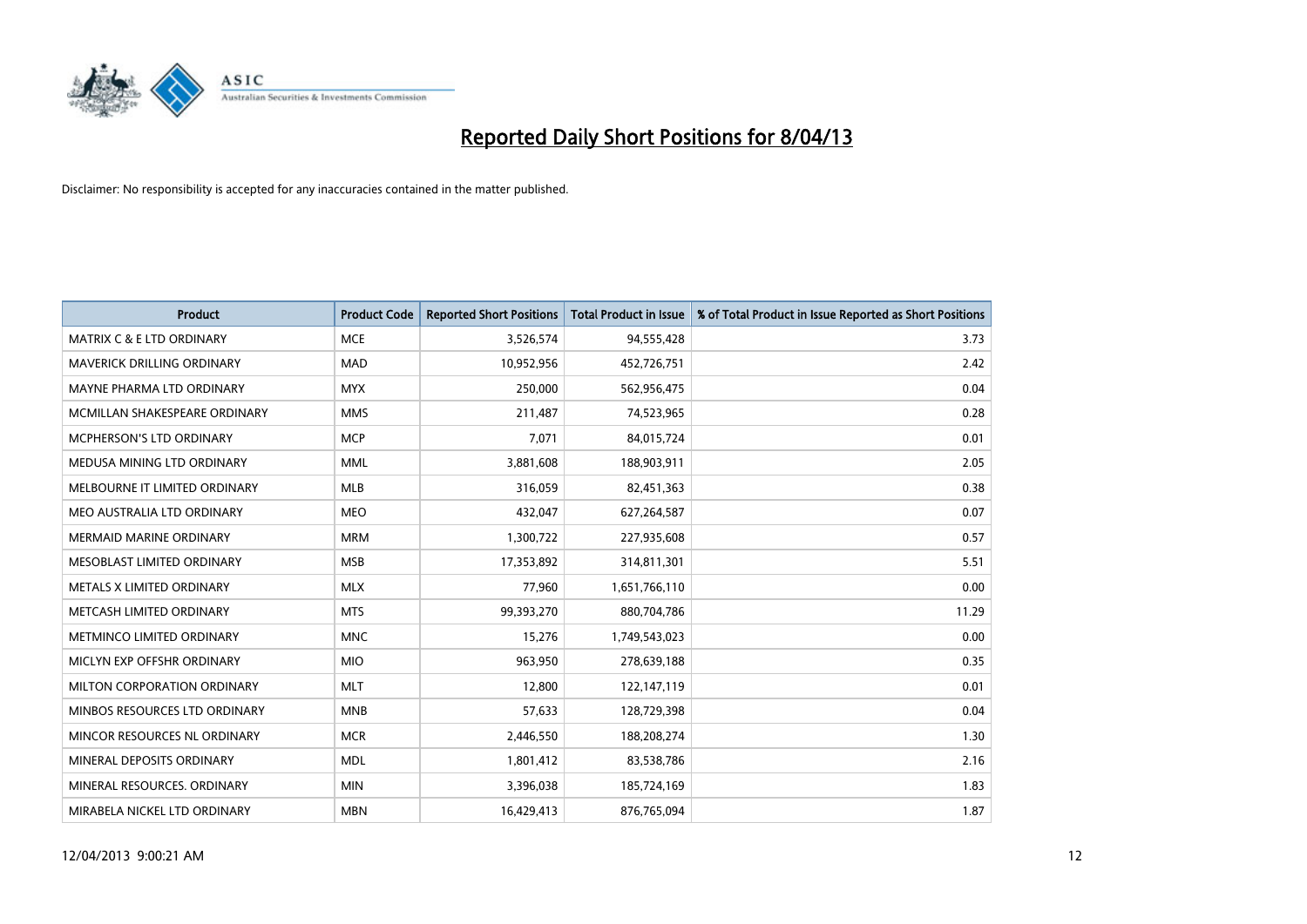

| <b>Product</b>                     | <b>Product Code</b> | <b>Reported Short Positions</b> | <b>Total Product in Issue</b> | % of Total Product in Issue Reported as Short Positions |
|------------------------------------|---------------------|---------------------------------|-------------------------------|---------------------------------------------------------|
| MIRVAC GROUP STAPLED SECURITIES    | <b>MGR</b>          | 6,997,838                       | 3,426,028,367                 | 0.20                                                    |
| MOLOPO ENERGY LTD ORDINARY         | <b>MPO</b>          | 1,306,708                       | 246,371,894                   | 0.53                                                    |
| <b>MONADELPHOUS GROUP ORDINARY</b> | <b>MND</b>          | 8,734,864                       | 90,940,258                    | 9.61                                                    |
| MORTGAGE CHOICE LTD ORDINARY       | <b>MOC</b>          | 1,495,249                       | 123,431,282                   | 1.21                                                    |
| <b>MOUNT GIBSON IRON ORDINARY</b>  | <b>MGX</b>          | 10,441,120                      | 1,090,584,232                 | 0.96                                                    |
| <b>MULTIPLEX SITES SITES</b>       | <b>MXUPA</b>        | 883                             | 4,500,000                     | 0.02                                                    |
| MURCHISON METALS LTD ORDINARY      | <b>MMX</b>          | 3,869,128                       | 450,497,346                   | 0.86                                                    |
| MYER HOLDINGS LTD ORDINARY         | <b>MYR</b>          | 77,832,847                      | 583,494,551                   | 13.34                                                   |
| <b>MYSTATE LIMITED ORDINARY</b>    | <b>MYS</b>          | 43,053                          | 87,117,374                    | 0.05                                                    |
| NATIONAL AUST. BANK ORDINARY       | <b>NAB</b>          | 12,892,354                      | 2,342,421,436                 | 0.55                                                    |
| NAVITAS LIMITED ORDINARY           | <b>NVT</b>          | 13,318,309                      | 375,367,918                   | 3.55                                                    |
| NEON ENERGY LIMITED ORDINARY       | <b>NEN</b>          | 3,129,422                       | 549,844,091                   | 0.57                                                    |
| NEW HOPE CORPORATION ORDINARY      | <b>NHC</b>          | 2,489,795                       | 830,563,352                   | 0.30                                                    |
| NEW STANDARD ENERGY ORDINARY       | <b>NSE</b>          | 505,295                         | 305,331,847                   | 0.17                                                    |
| NEWCREST MINING ORDINARY           | <b>NCM</b>          | 6,400,166                       | 765,906,839                   | 0.84                                                    |
| NEWS CORP A NON-VOTING CDI         | <b>NWSLV</b>        | 2,265,758                       | 1,521,944,248                 | 0.15                                                    |
| NEWS CORP B VOTING CDI             | <b>NWS</b>          | 915,615                         | 798,520,953                   | 0.11                                                    |
| NEXTDC LIMITED ORDINARY            | <b>NXT</b>          | 4,902,865                       | 172,602,288                   | 2.84                                                    |
| NEXUS ENERGY LIMITED ORDINARY      | <b>NXS</b>          | 15,033,691                      | 1,329,821,159                 | 1.13                                                    |
| NIDO PETROLEUM ORDINARY            | <b>NDO</b>          | 105,313                         | 2,044,984,301                 | 0.01                                                    |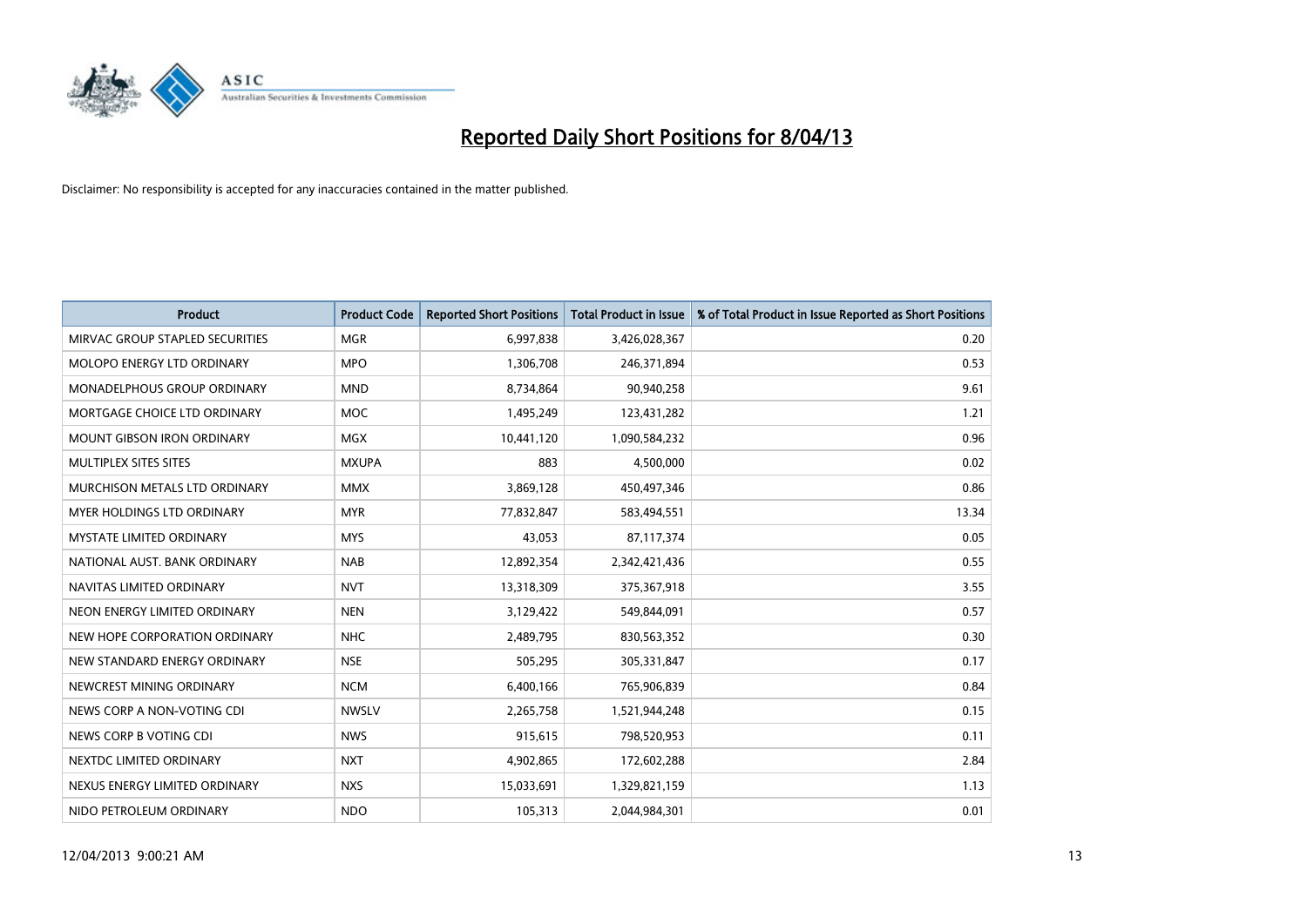

| <b>Product</b>                        | <b>Product Code</b> | <b>Reported Short Positions</b> | <b>Total Product in Issue</b> | % of Total Product in Issue Reported as Short Positions |
|---------------------------------------|---------------------|---------------------------------|-------------------------------|---------------------------------------------------------|
| NOBLE MINERAL RES ORDINARY            | <b>NMG</b>          | 2,528,936                       | 666,397,952                   | 0.38                                                    |
| NORFOLK GROUP ORDINARY                | <b>NFK</b>          | 50                              | 158,890,730                   | 0.00                                                    |
| NORTHERN IRON LTD ORDINARY            | <b>NFE</b>          | 1,911,943                       | 484,405,314                   | 0.39                                                    |
| NORTHERN STAR ORDINARY                | <b>NST</b>          | 6,429,605                       | 424,277,027                   | 1.52                                                    |
| NRW HOLDINGS LIMITED ORDINARY         | <b>NWH</b>          | 11,547,862                      | 278,888,011                   | 4.14                                                    |
| NUCOAL RESOURCES LTD ORDINARY         | <b>NCR</b>          | 250,000                         | 768,612,354                   | 0.03                                                    |
| NUFARM LIMITED ORDINARY               | <b>NUF</b>          | 9,966,317                       | 262,796,891                   | 3.79                                                    |
| OAKTON LIMITED ORDINARY               | <b>OKN</b>          | 3,029                           | 89,777,735                    | 0.00                                                    |
| OCEANAGOLD CORP. CHESS DEPOSITARY INT | <b>OGC</b>          | 310,123                         | 293,517,918                   | 0.11                                                    |
| OIL SEARCH LTD ORDINARY               | OSH                 | 25,241,463                      | 1,334,756,742                 | 1.89                                                    |
| OM HOLDINGS LIMITED ORDINARY          | <b>OMH</b>          | 3,674,310                       | 673,423,337                   | 0.55                                                    |
| ORICA LIMITED ORDINARY                | ORI                 | 3,047,175                       | 366,868,401                   | 0.83                                                    |
| ORIGIN ENERGY ORDINARY                | <b>ORG</b>          | 20,722,733                      | 1,094,033,515                 | 1.89                                                    |
| OROCOBRE LIMITED ORDINARY             | <b>ORE</b>          | 652,799                         | 117,745,140                   | 0.55                                                    |
| OROTONGROUP LIMITED ORDINARY          | ORL                 | 23,691                          | 40,880,902                    | 0.06                                                    |
| ORPHEUS ENERGY LTD ORDINARY           | <b>OEG</b>          | 67,200                          | 130,475,919                   | 0.05                                                    |
| OZ MINERALS ORDINARY                  | OZL                 | 14,205,419                      | 303,470,022                   | 4.68                                                    |
| PACIFIC BRANDS ORDINARY               | <b>PBG</b>          | 15,576,765                      | 912,915,695                   | 1.71                                                    |
| PALADIN ENERGY LTD ORDINARY           | <b>PDN</b>          | 111,713,652                     | 837,187,808                   | 13.34                                                   |
| PANAUST LIMITED ORDINARY              | <b>PNA</b>          | 4,758,189                       | 614,407,069                   | 0.77                                                    |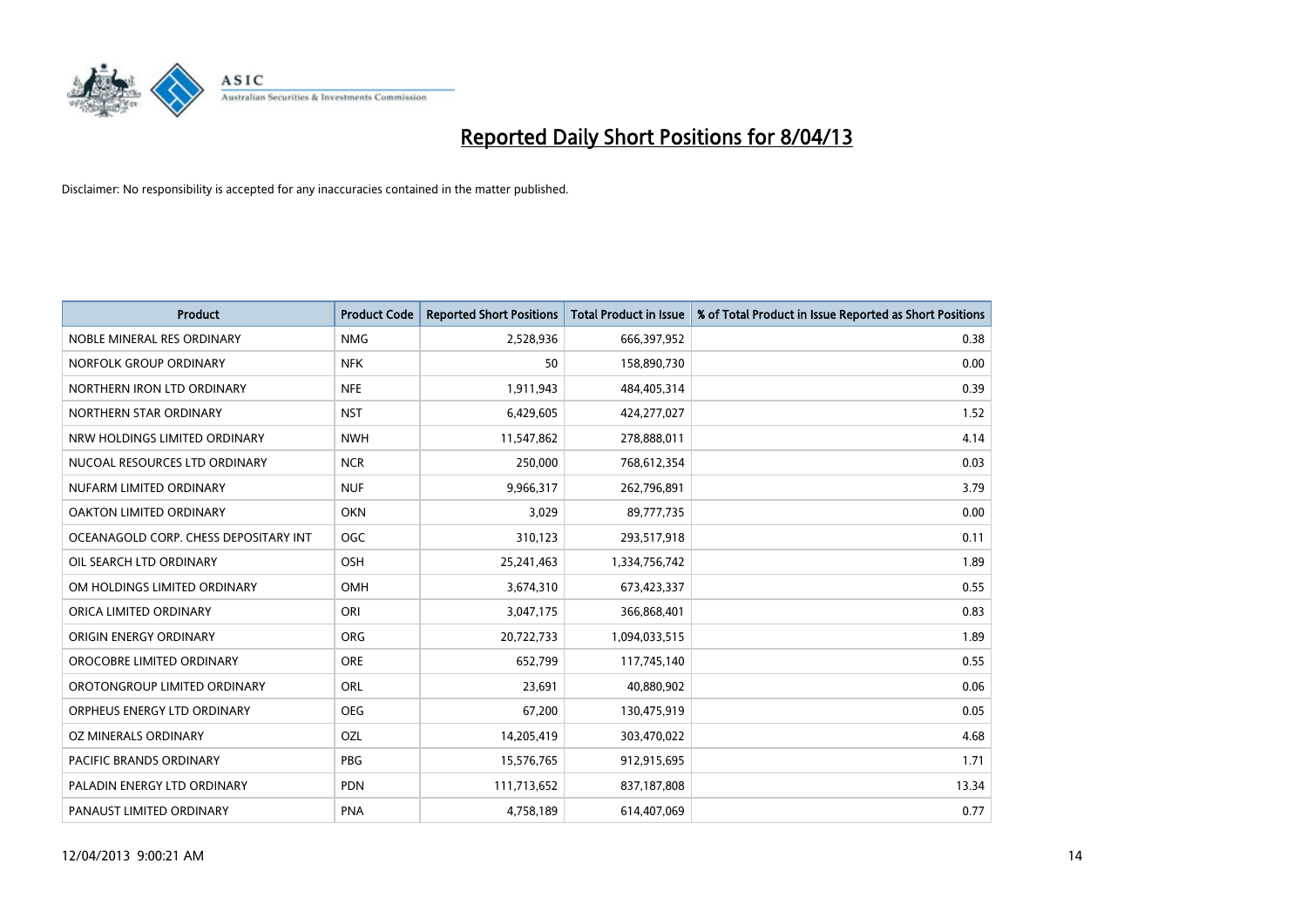

| <b>Product</b>                 | <b>Product Code</b> | <b>Reported Short Positions</b> | <b>Total Product in Issue</b> | % of Total Product in Issue Reported as Short Positions |
|--------------------------------|---------------------|---------------------------------|-------------------------------|---------------------------------------------------------|
| PANORAMIC RESOURCES ORDINARY   | PAN                 | 1,881,056                       | 256,899,729                   | 0.73                                                    |
| PAPERLINX LIMITED ORDINARY     | <b>PPX</b>          | 67,945                          | 609,280,761                   | 0.01                                                    |
| PAPILLON RES LTD ORDINARY      | PIR                 | 2,584,110                       | 336,978,210                   | 0.77                                                    |
| PATTIES FOODS LTD ORDINARY     | PFL                 | 4,605                           | 139,065,639                   | 0.00                                                    |
| PEET LIMITED ORDINARY          | <b>PPC</b>          | 3,261,722                       | 321,013,141                   | 1.02                                                    |
| PERILYA LIMITED ORDINARY       | PEM                 | 514                             | 769,316,426                   | 0.00                                                    |
| PERPETUAL LIMITED ORDINARY     | PPT                 | 2,061,211                       | 41,980,678                    | 4.91                                                    |
| PERSEUS MINING LTD ORDINARY    | PRU                 | 26,918,838                      | 457,962,088                   | 5.88                                                    |
| PHARMAXIS LTD ORDINARY         | <b>PXS</b>          | 14,086,154                      | 308,543,389                   | 4.57                                                    |
| PLATINUM ASSET ORDINARY        | <b>PTM</b>          | 6,990,827                       | 561,347,878                   | 1.25                                                    |
| PLATINUM AUSTRALIA ORDINARY    | <b>PLA</b>          | 836,127                         | 504,968,043                   | 0.17                                                    |
| PMI GOLD CORP CDI 1:1          | <b>PVM</b>          | 232,274                         | 138,592,220                   | 0.17                                                    |
| PMP LIMITED ORDINARY           | <b>PMP</b>          | 178,840                         | 323,781,124                   | 0.06                                                    |
| PRANA BIOTECHNOLOGY ORDINARY   | PBT                 | 174,080                         | 344,143,038                   | 0.05                                                    |
| PREMIER INVESTMENTS ORDINARY   | <b>PMV</b>          | 480,247                         | 155,260,478                   | 0.31                                                    |
| PRIMA BIOMED LTD ORDINARY      | <b>PRR</b>          | 767,755                         | 1,066,063,388                 | 0.07                                                    |
| PRIMARY HEALTH CARE ORDINARY   | <b>PRY</b>          | 15,387,724                      | 502,983,554                   | 3.06                                                    |
| PROGRAMMED ORDINARY            | <b>PRG</b>          | 219,429                         | 118,179,696                   | 0.19                                                    |
| PURA VIDA ENERGY NL ORDINARY   | <b>PVD</b>          | 157,040                         | 59,983,514                    | 0.26                                                    |
| <b>QANTAS AIRWAYS ORDINARY</b> | QAN                 | 23,105,573                      | 2,241,945,788                 | 1.03                                                    |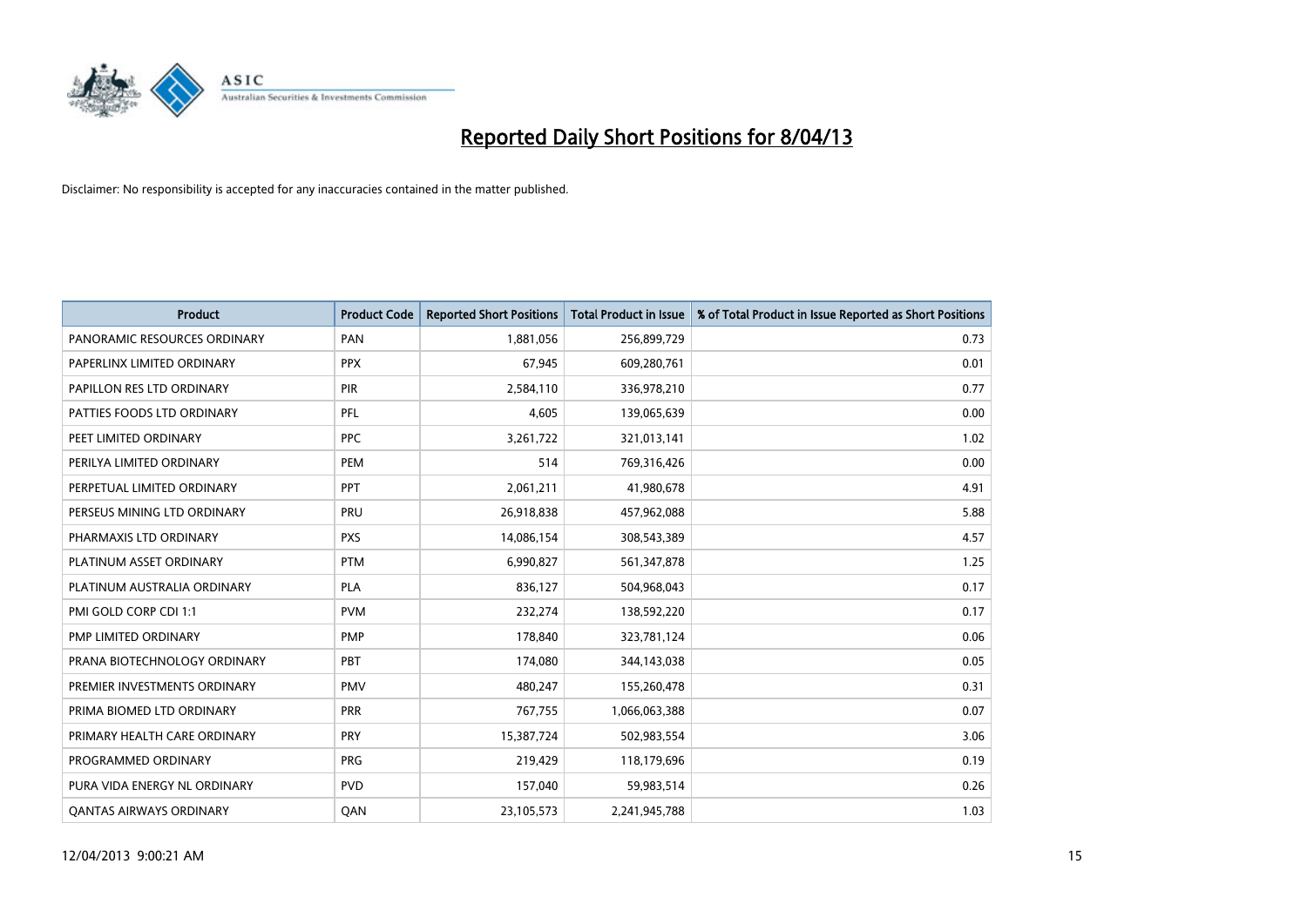

| <b>Product</b>                      | <b>Product Code</b> | <b>Reported Short Positions</b> | <b>Total Product in Issue</b> | % of Total Product in Issue Reported as Short Positions |
|-------------------------------------|---------------------|---------------------------------|-------------------------------|---------------------------------------------------------|
| OBE INSURANCE GROUP ORDINARY        | <b>OBE</b>          | 50,123,187                      | 1,196,747,582                 | 4.19                                                    |
| <b>QLD MINING CORP ORDINARY</b>     | <b>OMN</b>          | 350,000                         | 869,999,817                   | 0.04                                                    |
| ORXPHARMA LTD ORDINARY              | <b>QRX</b>          | 130,696                         | 144,644,706                   | 0.09                                                    |
| <b>QUBE HOLDINGS LTD ORDINARY</b>   | <b>QUB</b>          | 14,425,876                      | 926,489,845                   | 1.56                                                    |
| RAMELIUS RESOURCES ORDINARY         | <b>RMS</b>          | 6,032,970                       | 337,586,949                   | 1.79                                                    |
| RAMSAY HEALTH CARE ORDINARY         | <b>RHC</b>          | 1,975,624                       | 202,081,252                   | 0.98                                                    |
| <b>RCR TOMLINSON ORDINARY</b>       | <b>RCR</b>          | 114,522                         | 132,431,265                   | 0.09                                                    |
| <b>REA GROUP ORDINARY</b>           | <b>REA</b>          | 115,552                         | 131,714,699                   | 0.09                                                    |
| <b>RECKON LIMITED ORDINARY</b>      | <b>RKN</b>          | 452,270                         | 129,488,015                   | 0.35                                                    |
| <b>RED 5 LIMITED ORDINARY</b>       | <b>RED</b>          | 779,383                         | 135,488,008                   | 0.58                                                    |
| <b>RED FORK ENERGY ORDINARY</b>     | <b>RFE</b>          | 6,062,069                       | 384,951,719                   | 1.57                                                    |
| REDBANK ENERGY LTD ORDINARY         | AEI                 | 13                              | 786,287                       | 0.00                                                    |
| REDFLEX HOLDINGS ORDINARY           | <b>RDF</b>          |                                 | 110,762,310                   | 0.00                                                    |
| REECE AUSTRALIA LTD. ORDINARY       | <b>REH</b>          | 528                             | 99,600,000                    | 0.00                                                    |
| <b>REGIS RESOURCES ORDINARY</b>     | <b>RRL</b>          | 7,655,010                       | 474,413,655                   | 1.61                                                    |
| RESMED INC CDI 10:1                 | <b>RMD</b>          | 14,015,951                      | 1,556,242,300                 | 0.90                                                    |
| RESOLUTE MINING ORDINARY            | <b>RSG</b>          | 2,123,936                       | 643,094,224                   | 0.33                                                    |
| <b>RESOURCE GENERATION ORDINARY</b> | <b>RES</b>          | 73                              | 284,698,002                   | 0.00                                                    |
| <b>RETAIL FOOD GROUP ORDINARY</b>   | <b>RFG</b>          | 246,440                         | 130,227,856                   | 0.19                                                    |
| REVERSE CORP LIMITED ORDINARY       | <b>REF</b>          | 100                             | 92,382,175                    | 0.00                                                    |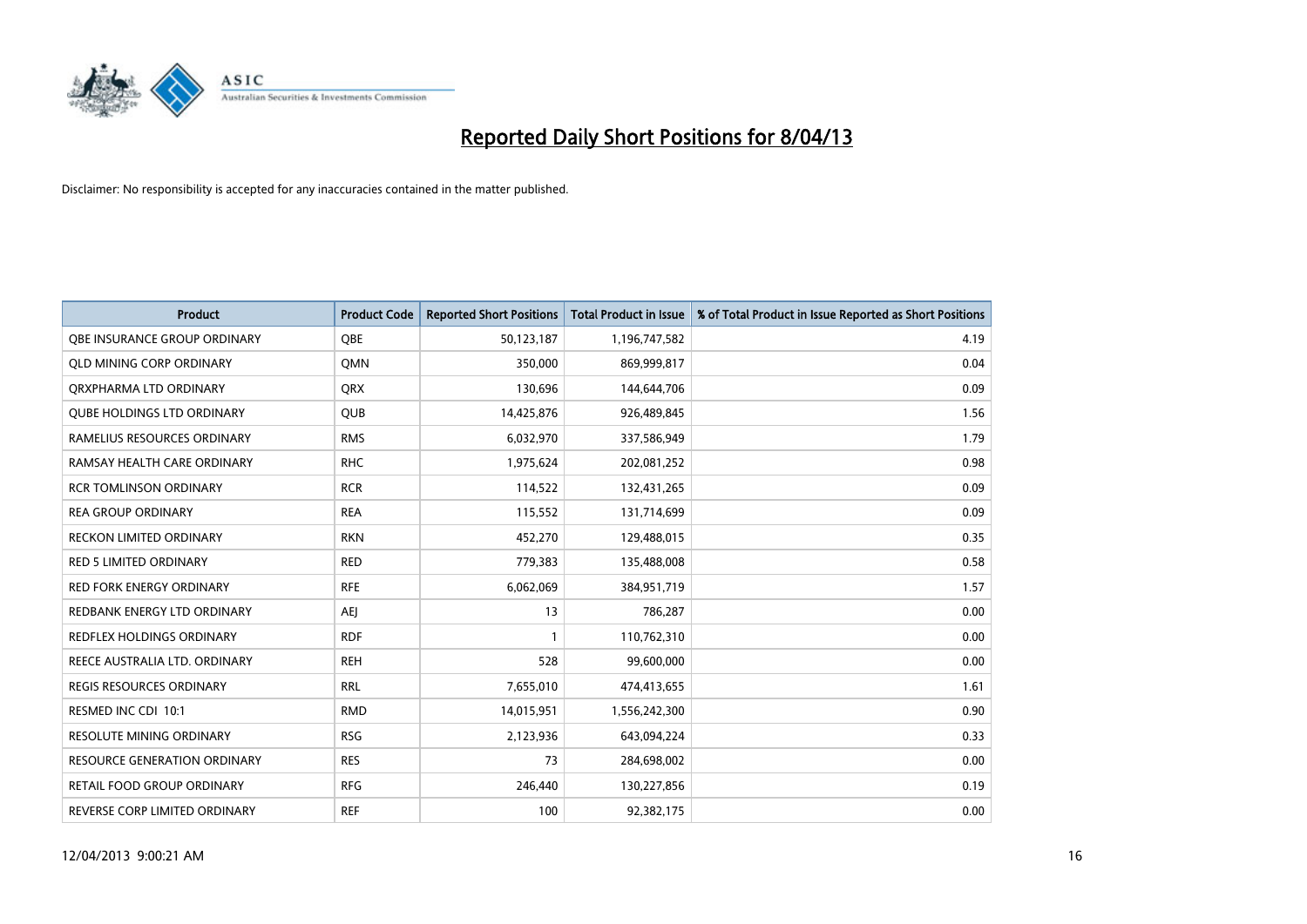

| <b>Product</b>                        | <b>Product Code</b> | <b>Reported Short Positions</b> | <b>Total Product in Issue</b> | % of Total Product in Issue Reported as Short Positions |
|---------------------------------------|---------------------|---------------------------------|-------------------------------|---------------------------------------------------------|
| REX MINERALS LIMITED ORDINARY         | <b>RXM</b>          | 2,732,722                       | 188,907,284                   | 1.45                                                    |
| <b>RHG LIMITED ORDINARY</b>           | <b>RHG</b>          | 30,691                          | 308,483,177                   | 0.01                                                    |
| <b>RIALTO ENERGY ORDINARY</b>         | <b>RIA</b>          | 346,685                         | 682,929,991                   | 0.05                                                    |
| RIDLEY CORPORATION ORDINARY           | <b>RIC</b>          | 1,493,777                       | 307,817,071                   | 0.49                                                    |
| RIO TINTO LIMITED ORDINARY            | <b>RIO</b>          | 12,055,689                      | 435,758,720                   | 2.77                                                    |
| ROC OIL COMPANY ORDINARY              | <b>ROC</b>          | 1,953,020                       | 683,235,552                   | 0.29                                                    |
| <b>RURALCO HOLDINGS ORDINARY</b>      | <b>RHL</b>          | 12,000                          | 55,019,284                    | 0.02                                                    |
| SAI GLOBAL LIMITED ORDINARY           | SAI                 | 9,296,872                       | 209,019,442                   | 4.45                                                    |
| SALMAT LIMITED ORDINARY               | <b>SLM</b>          | 40,518                          | 159,812,799                   | 0.03                                                    |
| SAMSON OIL & GAS LTD ORDINARY         | SSN                 | 4,601,000                       | 2,095,649,046                 | 0.22                                                    |
| SANDFIRE RESOURCES ORDINARY           | <b>SFR</b>          | 2,374,866                       | 153,650,968                   | 1.55                                                    |
| <b>SANTOS LTD ORDINARY</b>            | <b>STO</b>          | 2,111,593                       | 964,262,057                   | 0.22                                                    |
| SARACEN MINERAL ORDINARY              | SAR                 | 10,727,249                      | 595,263,186                   | 1.80                                                    |
| SCA PROPERTY GROUP STAPLED SECURITIES | <b>SCP</b>          | 32,278,863                      | 585,455,114                   | 5.51                                                    |
| SEDGMAN LIMITED ORDINARY              | <b>SDM</b>          | 409,582                         | 220,368,310                   | 0.19                                                    |
| SEEK LIMITED ORDINARY                 | <b>SEK</b>          | 13,845,169                      | 337,833,019                   | 4.10                                                    |
| SELECT HARVESTS ORDINARY              | SHV                 | 989                             | 57,151,112                    | 0.00                                                    |
| SENEX ENERGY LIMITED ORDINARY         | <b>SXY</b>          | 9,595,660                       | 1,140,804,837                 | 0.84                                                    |
| SERVCORP LIMITED ORDINARY             | SRV                 | 180                             | 98,432,275                    | 0.00                                                    |
| SERVICE STREAM ORDINARY               | <b>SSM</b>          | 633.009                         | 283,418,867                   | 0.22                                                    |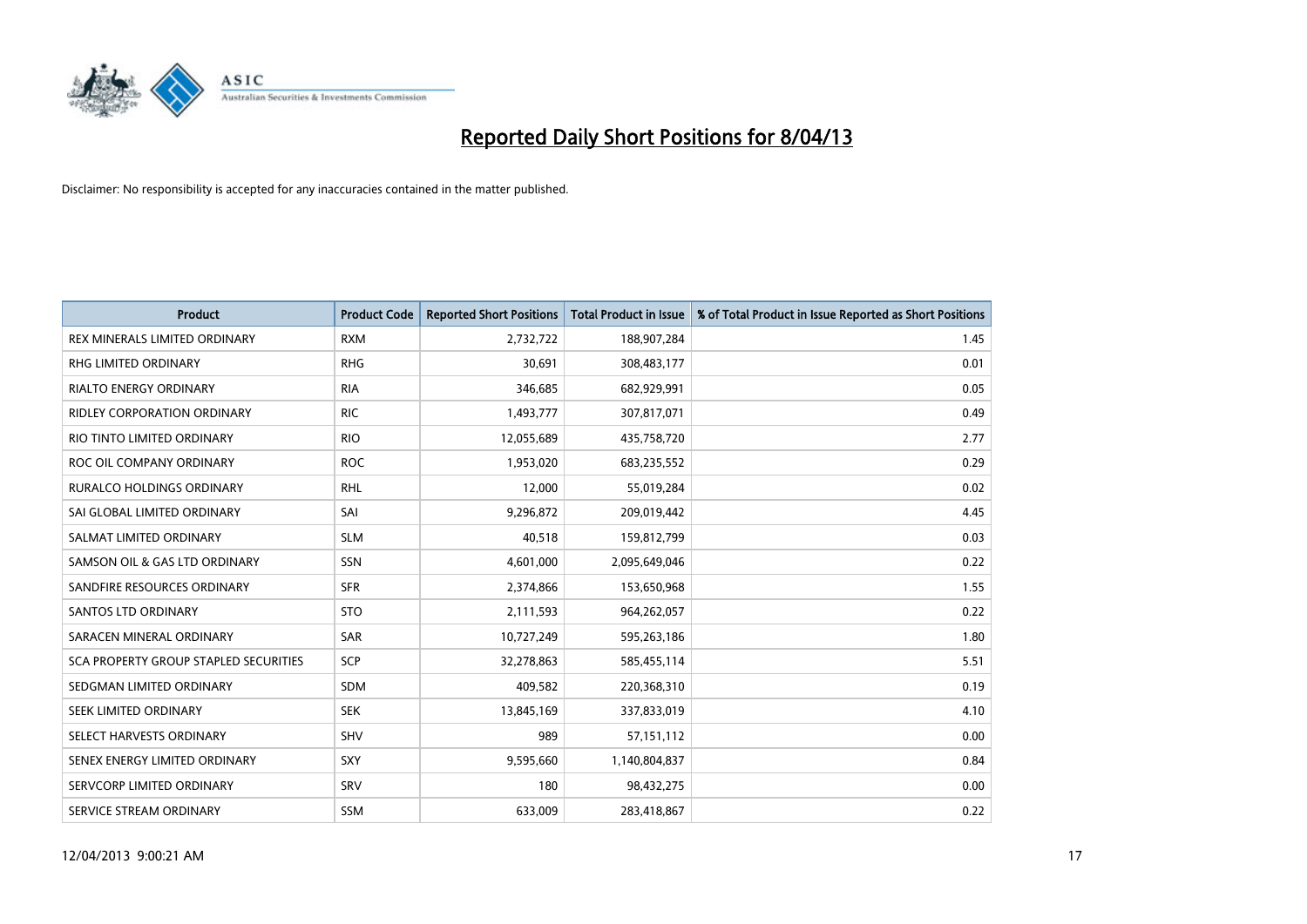

| <b>Product</b>                           | <b>Product Code</b> | <b>Reported Short Positions</b> | <b>Total Product in Issue</b> | % of Total Product in Issue Reported as Short Positions |
|------------------------------------------|---------------------|---------------------------------|-------------------------------|---------------------------------------------------------|
| SEVEN GROUP HOLDINGS ORDINARY            | <b>SVW</b>          | 1,483,004                       | 308,160,281                   | 0.48                                                    |
| SEVEN WEST MEDIA LTD ORDINARY            | <b>SWM</b>          | 16,371,395                      | 999,160,872                   | 1.64                                                    |
| SIGMA PHARMACEUTICAL ORDINARY            | <b>SIP</b>          | 9,623,142                       | 1,162,669,614                 | 0.83                                                    |
| SILEX SYSTEMS ORDINARY                   | <b>SLX</b>          | 1,590,242                       | 170,232,464                   | 0.93                                                    |
| SILVER CHEF LIMITED ORDINARY             | SIV                 | 13,894                          | 28,762,745                    | 0.05                                                    |
| SILVER LAKE RESOURCE ORDINARY            | <b>SLR</b>          | 4,191,310                       | 379,048,750                   | 1.11                                                    |
| SIMS METAL MGMT LTD ORDINARY             | SGM                 | 15,219,793                      | 204,309,387                   | 7.45                                                    |
| SINGAPORE TELECOMM. CHESS DEPOSITARY INT | <b>SGT</b>          | 2,260,478                       | 194,460,137                   | 1.16                                                    |
| SIRIUS RESOURCES NL ORDINARY             | <b>SIR</b>          | 751,962                         | 224,620,167                   | 0.33                                                    |
| SIRTEX MEDICAL ORDINARY                  | <b>SRX</b>          | 509,095                         | 55,768,136                    | 0.91                                                    |
| SKILLED GROUP LTD ORDINARY               | <b>SKE</b>          | 3,952,119                       | 233,533,526                   | 1.69                                                    |
| <b>SLATER &amp; GORDON ORDINARY</b>      | <b>SGH</b>          | 1,929                           | 170,537,215                   | 0.00                                                    |
| SMS MANAGEMENT. ORDINARY                 | <b>SMX</b>          | 2,528,655                       | 69,378,477                    | 3.64                                                    |
| SONIC HEALTHCARE ORDINARY                | <b>SHL</b>          | 9,066,110                       | 396,207,681                   | 2.29                                                    |
| SOUL PATTINSON (W.H) ORDINARY            | SOL                 | 3,396                           | 239,395,320                   | 0.00                                                    |
| SP AUSNET STAPLED SECURITIES             | <b>SPN</b>          | 26,294,749                      | 3,367,543,113                 | 0.78                                                    |
| SPARK INFRASTRUCTURE STAPLED NOTE & UNIT | SKI                 | 40,847,656                      | 1,326,734,264                 | 3.08                                                    |
| SPDR 200 FUND ETF UNITS                  | <b>STW</b>          | 24,213                          | 46,151,346                    | 0.05                                                    |
| SPECIALTY FASHION ORDINARY               | <b>SFH</b>          | 1,590                           | 192,236,121                   | 0.00                                                    |
| ST BARBARA LIMITED ORDINARY              | <b>SBM</b>          | 5,829,593                       | 488,074,077                   | 1.19                                                    |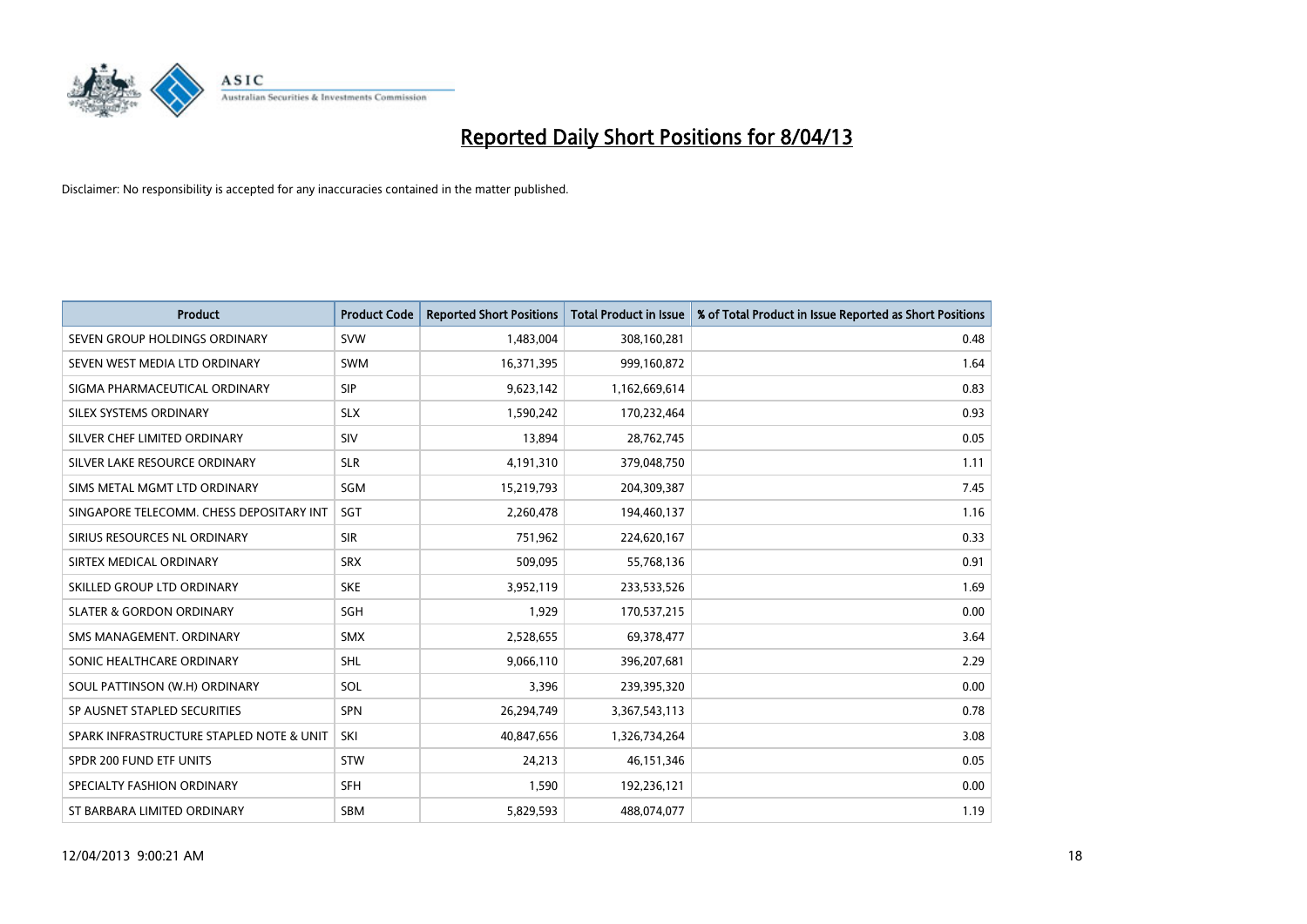

| <b>Product</b>                       | <b>Product Code</b> | <b>Reported Short Positions</b> | <b>Total Product in Issue</b> | % of Total Product in Issue Reported as Short Positions |
|--------------------------------------|---------------------|---------------------------------|-------------------------------|---------------------------------------------------------|
| STANMORE COAL LTD ORDINARY           | <b>SMR</b>          | 32,870                          | 208,419,252                   | 0.02                                                    |
| STARPHARMA HOLDINGS ORDINARY         | SPL                 | 10,010,606                      | 283,665,948                   | 3.53                                                    |
| STHN CROSS MEDIA ORDINARY            | <b>SXL</b>          | 9,748,246                       | 704,858,524                   | 1.38                                                    |
| STOCKLAND UNITS/ORD STAPLED          | <b>SGP</b>          | 23, 187, 131                    | 2,202,657,963                 | 1.05                                                    |
| STRAITS RES LTD. ORDINARY            | SRO                 | 493,654                         | 1,164,150,159                 | 0.04                                                    |
| STW COMMUNICATIONS ORDINARY          | SGN                 | 470,293                         | 403,828,512                   | 0.12                                                    |
| SUNCORP GROUP LTD ORDINARY           | <b>SUN</b>          | 4,062,560                       | 1,286,600,980                 | 0.32                                                    |
| SUNDANCE ENERGY ORDINARY             | <b>SEA</b>          | 1,085,913                       | 402,054,140                   | 0.27                                                    |
| SUNDANCE RESOURCES ORDINARY          | <b>SDL</b>          | 4,843,221                       | 3,072,110,985                 | 0.16                                                    |
| SUNLAND GROUP LTD ORDINARY           | <b>SDG</b>          | 18,391                          | 189,417,674                   | 0.01                                                    |
| SUPER RET REP LTD ORDINARY           | <b>SUL</b>          | 632,714                         | 196,472,811                   | 0.32                                                    |
| SYD AIRPORT STAPLED US PROHIBIT.     | <b>SYD</b>          | 19,075,256                      | 1,861,210,782                 | 1.02                                                    |
| SYRAH RESOURCES ORDINARY             | <b>SYR</b>          | 3,395,321                       | 146,317,623                   | 2.32                                                    |
| <b>TABCORP HOLDINGS LTD ORDINARY</b> | <b>TAH</b>          | 14,093,922                      | 744,885,690                   | 1.89                                                    |
| TALON PETROLEUM LTD ORDINARY         | <b>TPD</b>          | 38,218                          | 98,135,433                    | 0.04                                                    |
| TANAMI GOLD NL ORDINARY              | <b>TAM</b>          | 1,170,891                       | 587,548,523                   | 0.20                                                    |
| TAP OIL LIMITED ORDINARY             | <b>TAP</b>          | 546,299                         | 241,608,606                   | 0.23                                                    |
| TASSAL GROUP LIMITED ORDINARY        | <b>TGR</b>          | 51,420                          | 146,304,404                   | 0.04                                                    |
| <b>TATTS GROUP LTD ORDINARY</b>      | <b>TTS</b>          | 7,534,230                       | 1,388,328,378                 | 0.54                                                    |
| TELECOM CORPORATION ORDINARY         | <b>TEL</b>          | 10,592,942                      | 1,813,696,172                 | 0.58                                                    |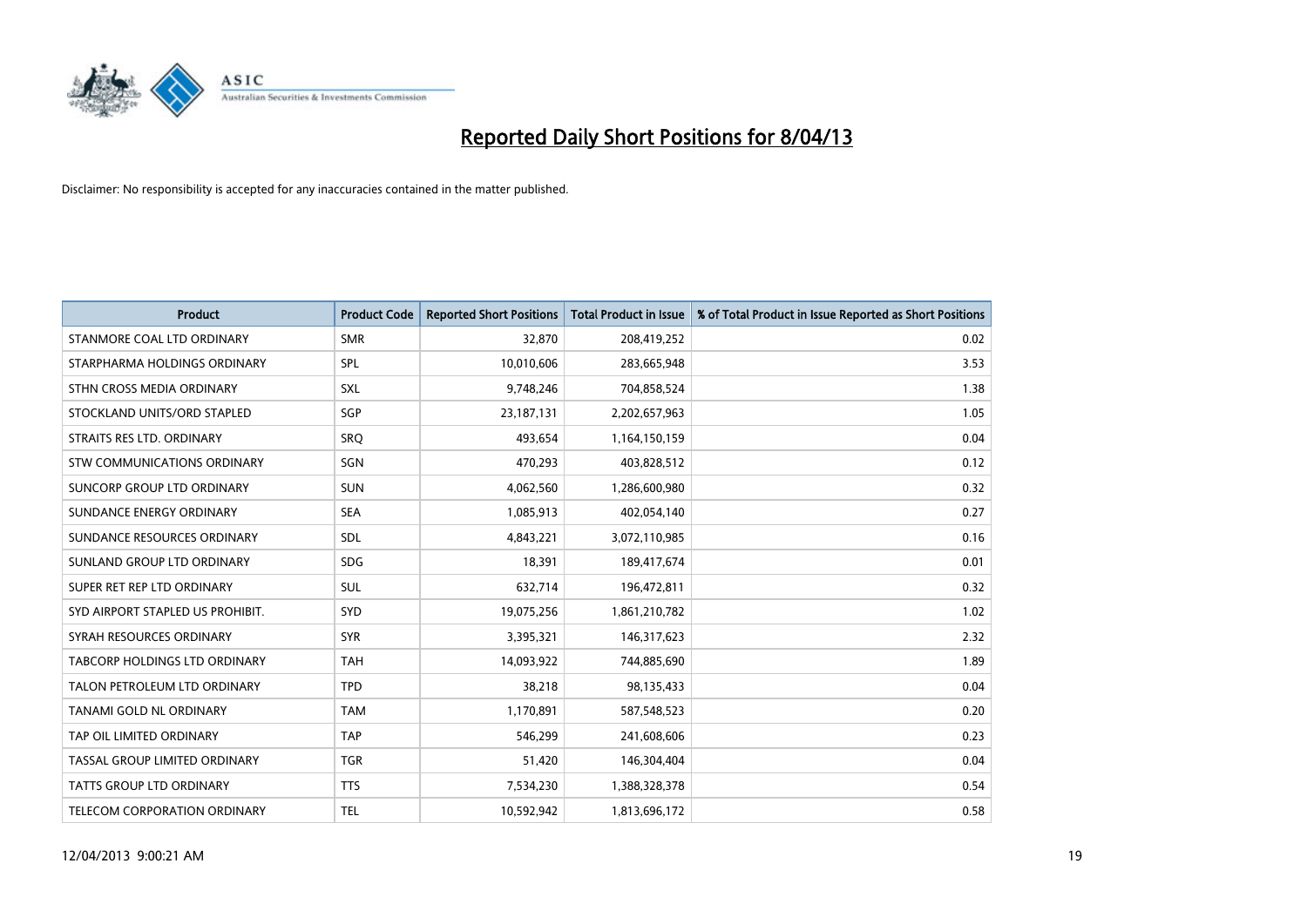

| <b>Product</b>                       | <b>Product Code</b> | <b>Reported Short Positions</b> | <b>Total Product in Issue</b> | % of Total Product in Issue Reported as Short Positions |
|--------------------------------------|---------------------|---------------------------------|-------------------------------|---------------------------------------------------------|
| <b>TELSTRA CORPORATION, ORDINARY</b> | <b>TLS</b>          | 28,103,088                      | 12,443,074,357                | 0.23                                                    |
| TEN NETWORK HOLDINGS ORDINARY        | <b>TEN</b>          | 90,137,710                      | 2,586,970,845                 | 3.48                                                    |
| TERANGA GOLD CORP CDI 1:1            | <b>TGZ</b>          | 100,722                         | 173, 176, 323                 | 0.06                                                    |
| THE REJECT SHOP ORDINARY             | <b>TRS</b>          | 2,234,640                       | 26,092,220                    | 8.56                                                    |
| <b>TIGER RESOURCES ORDINARY</b>      | <b>TGS</b>          | 2,399,877                       | 673,470,269                   | 0.36                                                    |
| TOLL HOLDINGS LTD ORDINARY           | <b>TOL</b>          | 30,756,637                      | 717,133,875                   | 4.29                                                    |
| TOX FREE SOLUTIONS ORDINARY          | <b>TOX</b>          | 1,107,156                       | 115,999,858                   | 0.95                                                    |
| TPG TELECOM LIMITED ORDINARY         | <b>TPM</b>          | 942,168                         | 793,808,141                   | 0.12                                                    |
| TRADE ME GROUP ORDINARY              | <b>TME</b>          | 751,037                         | 396,017,568                   | 0.19                                                    |
| <b>TRANSFIELD SERVICES ORDINARY</b>  | <b>TSE</b>          | 15,959,098                      | 512,457,716                   | 3.11                                                    |
| TRANSPACIFIC INDUST. ORDINARY        | <b>TPI</b>          | 5,039,441                       | 1,578,563,490                 | 0.32                                                    |
| TRANSURBAN GROUP TRIPLE STAPLED SEC. | <b>TCL</b>          | 6,934,191                       | 1,481,594,818                 | 0.47                                                    |
| TREASURY WINE ESTATE ORDINARY        | <b>TWE</b>          | 18,359,937                      | 647,227,144                   | 2.84                                                    |
| TROY RESOURCES LTD ORDINARY          | <b>TRY</b>          | 807,720                         | 91,318,649                    | 0.88                                                    |
| UGL LIMITED ORDINARY                 | <b>UGL</b>          | 10,251,633                      | 166,511,240                   | 6.16                                                    |
| UXC LIMITED ORDINARY                 | <b>UXC</b>          | 779,569                         | 308,755,043                   | 0.25                                                    |
| <b>VENTURE MINERALS ORDINARY</b>     | <b>VMS</b>          | 227,760                         | 287,320,170                   | 0.08                                                    |
| VIRGIN AUS HLDG LTD ORDINARY         | <b>VAH</b>          | 77,371,271                      | 2,455,775,111                 | 3.15                                                    |
| <b>VNGD AUS SHARES ETF UNITS</b>     | VAS                 | 774                             | 6,027,438                     | 0.01                                                    |
| <b>VOCUS COMMS LTD ORDINARY</b>      | <b>VOC</b>          | 112.671                         | 78,017,825                    | 0.14                                                    |